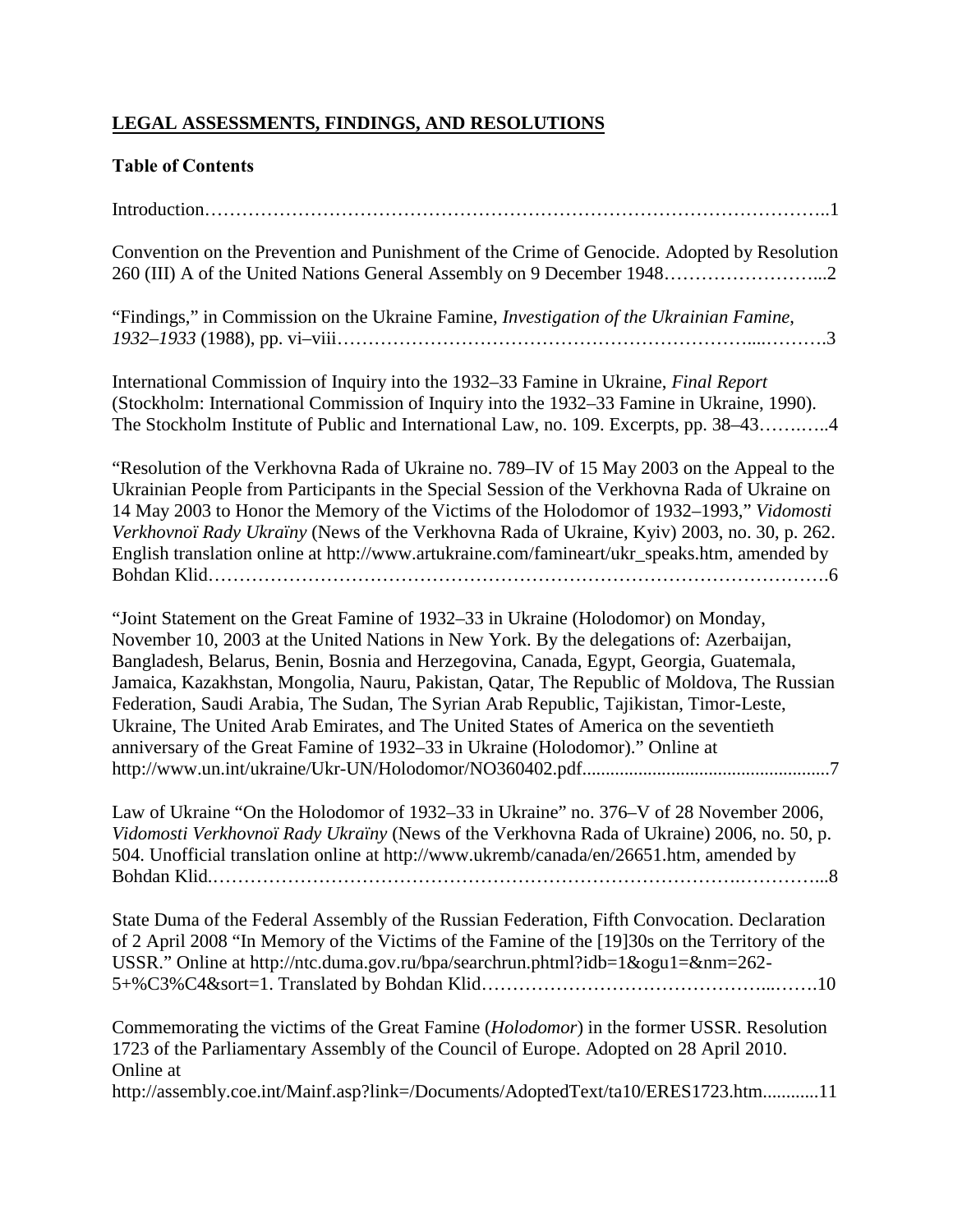Raphael Lemkin, "Soviet Genocide in Ukraine," *Journal of International Criminal Justice* 7 (2009): 123–30. Excerpts………………………………………………………………………...12

Roman Serbyn, "The Ukrainian Famine of 1932–1933 and the United Nations Convention on Genocide," in *Famine in Ukraine 1932–1933: Genocide by Other Means*, ed. Taras Hunczak and Roman Serbyn (New York: Shevchenko Scientific Society, USA, 2007). Excerpts, pp. 34–35, 37–44. Online at http://www.holodomorsurvivors.ca/Roman%20Serbyn.html........................................................14 Volodymyr Vasylenko, *The Ukrainian Holodomor of 1932–33 as a Crime of Genocide: A Legal Assessment* (Kyiv: Olena Teliha Publishing House, 2009). Excerpts, pp. 5–8, 10–15, 39–44….18 Yevhen Zakharov, "Pravova kvalifikatsiia Holodomoru 1932–1933 rokiv v Ukraïni ta na Kubani iak zlochynu proty liudianosti ta henotsydu" (Opinion: Legal Classification of the Holodomor of

1932–33 in Ukraine and in the Kuban as a Crime against Humanity and Genocide"). Online at http://khpg.org.ua/en/index.php?id=1221299499. Translated by the Kharkiv Human Rights Protection Group and Alexander J. Motyl…………………………………………………...…..23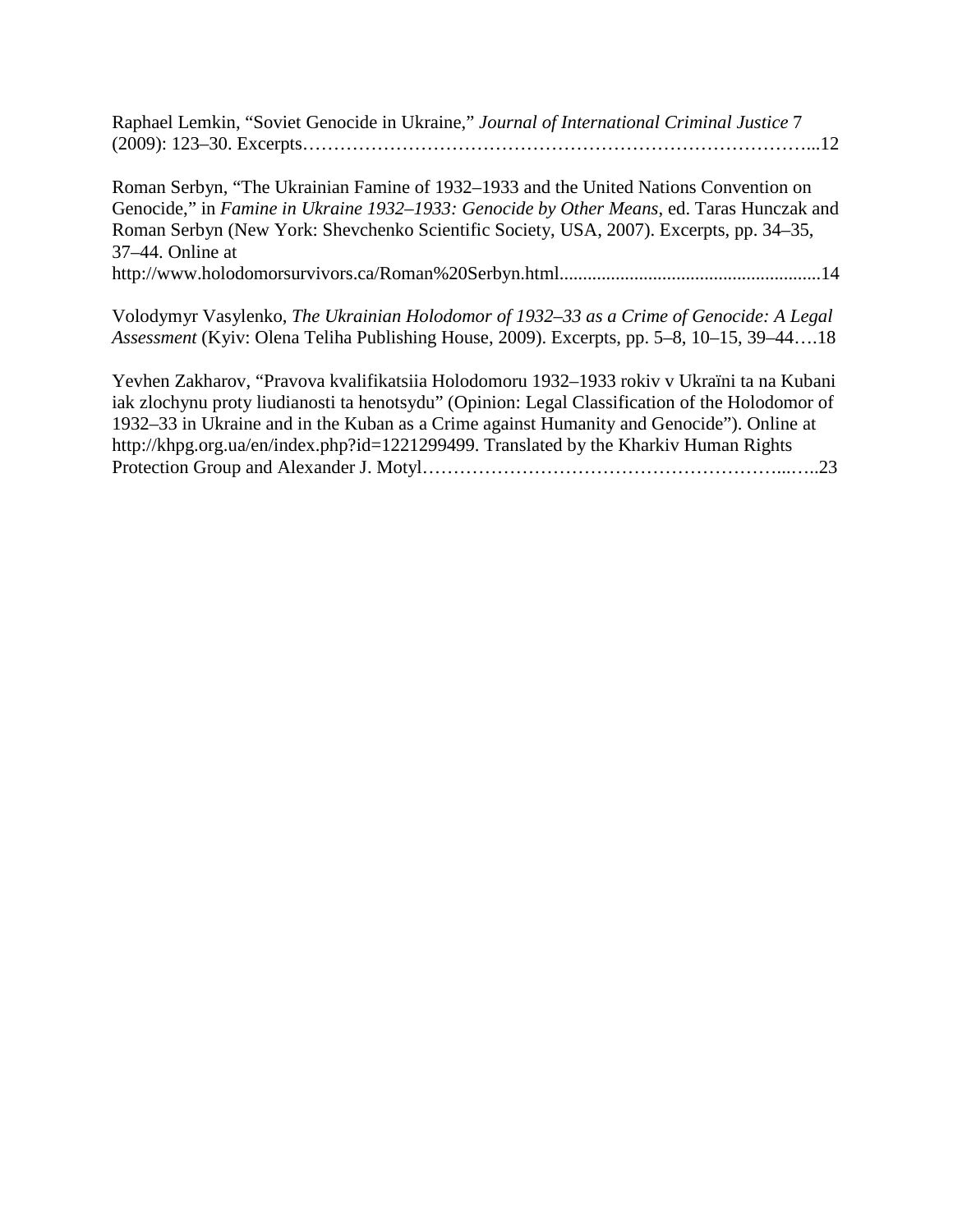### **LEGAL ASSESSMENTS, FINDINGS, AND RESOLUTIONS**

#### **Introduction**

This section begins with an excerpt from the United Nations Genocide Convention, which provides the definition of genocide recognized under international law. Readers may also wish to look at articles 6 and 7 of the Rome Statute of the International Criminal Court, not included in the *Reader*, which define genocide and crimes against humanity.

The section continues with statements by two commissions that studied the famine before the release of many important Soviet archival documents. In 1988 the Commission on the Ukraine Famine reported to the U.S. Congress that "Joseph Stalin and those around him committed genocide against Ukrainians in 1932–1933." In 1990 the International Commission of Inquiry into the 1932–33 Famine in Ukraine was unable to reach a consensus on the issue of genocide but did state that "in all probability, the grain procurements, collectivization, dekulakization and denationalization pursued a common, if not exclusive, goal and may not be radically disassociated when analyzing the causes of the famine." Professor Jacob Sundberg, who headed the commission, did find that the Ukrainian famine was genocide.

There follow official resolutions and statements by governmental and international bodies. In 2003, on the seventieth anniversary of the famine, the Ukrainian parliament stated that "the Holodomor of 1932–33 was deliberately organized by the Stalin regime and should be publicly condemned by Ukrainian society and the international community as one of the largest acts of genocide in world history by virtue of the number of its victims," while the UN joint statement recognized it as "a national tragedy for the Ukrainian people." The Law of Ukraine of 28 November 2006 declared the Holodomor "an act of genocide against the Ukrainian people resulting from deliberate actions of the repressive totalitarian Stalin regime aimed at the annihilation of part of the Ukrainian people and other peoples of the former USSR." Partly in response to the Ukrainian law, the Russian Duma declared that the famine "does not and cannot have the internationally established characteristics of genocide and should not be the subject of present-day political speculation." The Parliamentary Assembly of the Council of Europe noted that Ukraine "suffered the most" of all the regions of the USSR affected by famine.

This section ends with legal assessments of the famine. Raphael Lemkin, who pioneered the concept of genocide, argues that the famine constituted an essential part of "perhaps the classic example of Soviet genocide." Roman Serbyn, a Canadian historian of Ukrainian origin, analyzes the Holodomor through the prism of the UN Genocide Convention and concludes that it was genocide. Volodymyr Vasylenko, a Ukrainian legal scholar and diplomat, measures the Soviet authorities' decisions, actions, and failure to act against international criminal law and concludes that "planning the confiscation of excessive quantities of farm produce from the peasants is tantamount to planning the Holodomor."

Finally, the human-rights activist Yevhen Zakharov argues that until November 1932 the famine in Ukraine was similar to famines in other regions of the USSR. By February 1933, however, "death took on a mass character" in Ukraine. "Mass famine," he concludes, "was combined with political repression against the intelligentsia and national communists in 1933, as well as with the cessation of the policy of Ukrainization. Death from starvation…and from political repressions should be regarded as a crime against humanity and as the crime of genocide."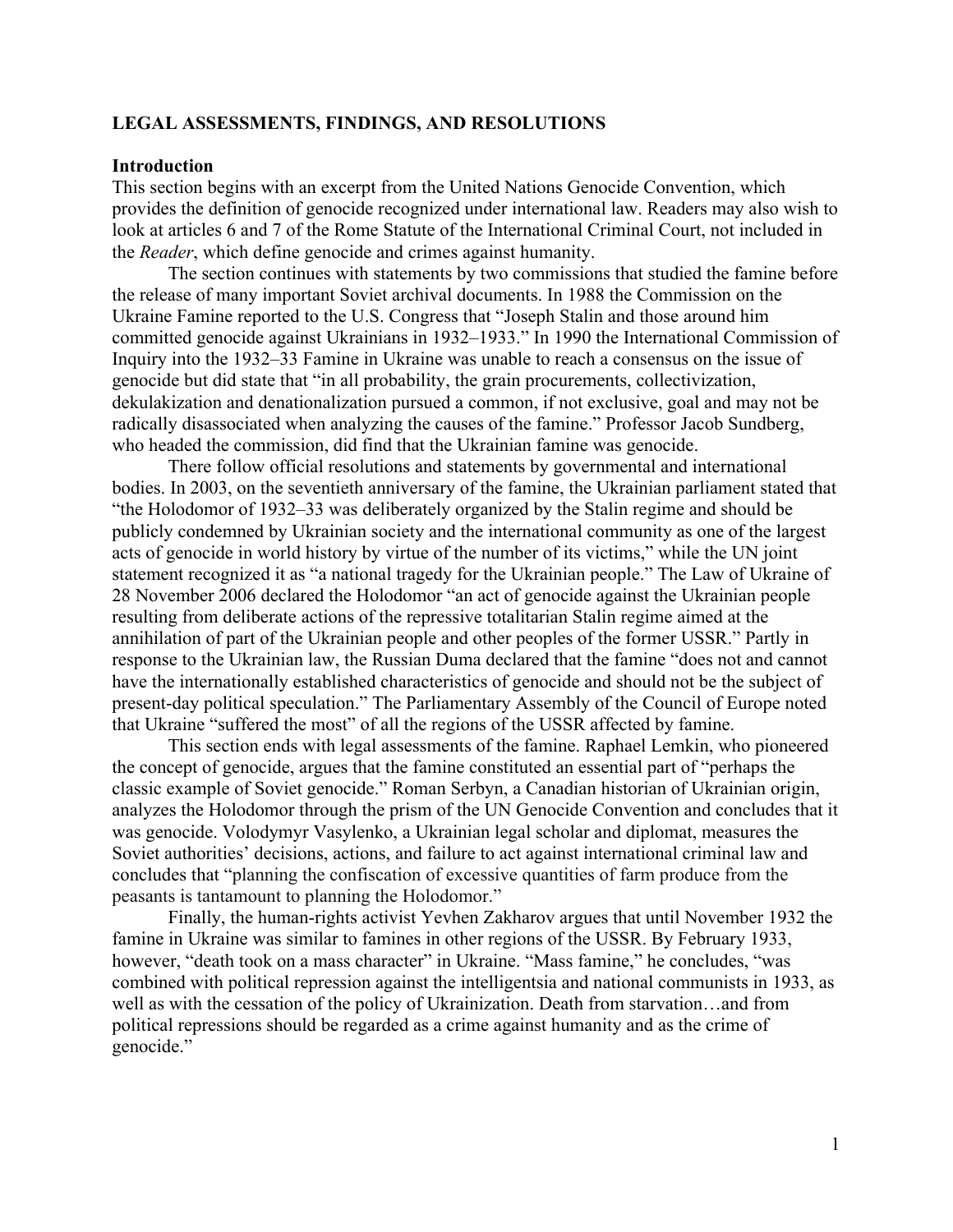## **Convention on the Prevention and Punishment of the Crime of Genocide**

Text online at http://www.hrweb.org/legal/genocide.html.

*Adopted by Resolution 260 (III) A of the United Nations General Assembly on 9 December 1948.*

# **Article 1**

The Contracting Parties confirm that genocide, whether committed in time of peace or in time of war, is a crime under international law which they undertake to prevent and to punish.

# **Article 2**

In the present Convention, genocide means any of the following acts committed with intent to destroy, in whole or in part, a national, ethnical, racial or religious group, as such:

- (a) Killing members of the group;
- (b) Causing serious bodily or mental harm to members of the group;
- (c) Deliberately inflicting on the group conditions of life calculated to bring about its physical destruction in whole or in part;
- (d) Imposing measures intended to prevent births within the group;
- (e) Forcibly transferring children of the group to another group.

# **Article 3**

The following acts shall be punishable:

- (a) Genocide;
- (b) Conspiracy to commit genocide;
- (c) Direct and public incitement to commit genocide;
- (d) Attempt to commit genocide;
- (e) Complicity in genocide.

## **Article 4**

Persons committing genocide or any of the other acts enumerated in Article 3 shall be punished, whether they are constitutionally responsible rulers, public officials or private individuals.

# **Article 5**

The Contracting Parties undertake to enact, in accordance with their respective Constitutions, the necessary legislation to give effect to the provisions of the present Convention and, in particular, to provide effective penalties for persons guilty of genocide or any of the other acts enumerated in Article 3.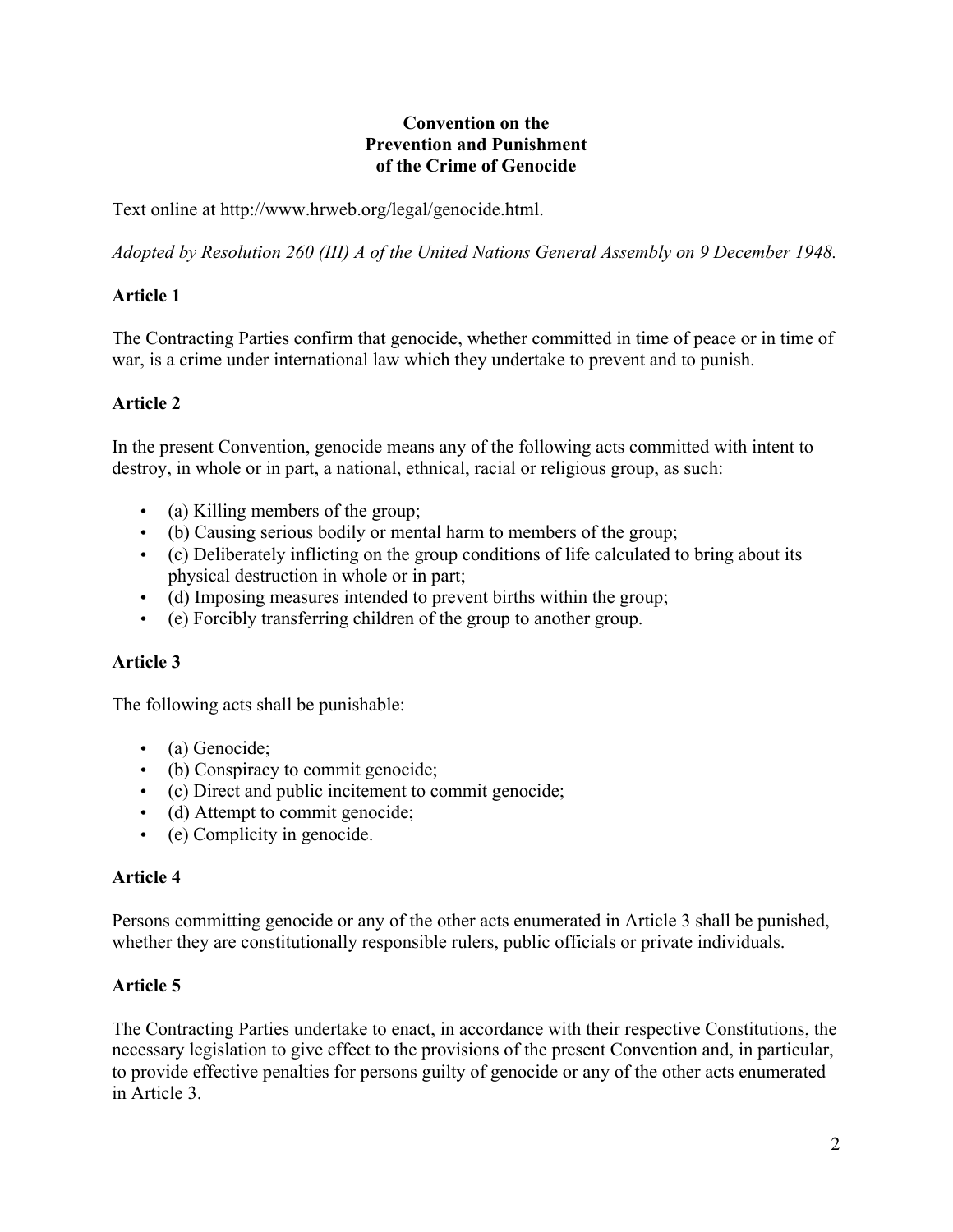## **Article 6**

Persons charged with genocide or any of the other acts enumerated in Article 3 shall be tried by a competent tribunal of the State in the territory of which the act was committed, or by such international penal tribunal as may have jurisdiction with respect to those Contracting Parties which shall have accepted its jurisdiction....

## **"Findings," in Commission on the Ukraine Famine,** *Investigation of the Ukrainian Famine***,**  *1932–1933* **(1988), pp. vi–viii.**

Based on testimony heard and staff research, the Commission on the Ukraine Famine makes the following findings:

1) There is no doubt that large numbers of inhabitants of the Ukrainian SSR and the North Caucasus Territory starved to death in a man-made famine in 1932–33, caused by the seizure of the 1932 crop by Soviet authorities.

2) The victims of the Ukrainian Famine numbered in the millions.

3) Official Soviet allegations of "kulak sabotage," upon which all "difficulties" were blamed during the Famine, are false.

4) The Famine was not, as is often alleged, related to drought.

5) In 1931–32, the official Soviet response to a drought-induced grain shortage outside Ukraine was to send aid to the areas affected and to make a series of concessions to the peasantry.

6) In mid–1932, following complaints by officials in the Ukrainian SSR that excessive grain procurements had led to localized outbreaks of famine, Moscow reversed course and took an increasingly hard line toward the peasantry.

7) The inability of Soviet authorities in Ukraine to meet the grain procurements quota forced them to introduce increasingly severe measures to extract the maximum quantity of grain from the peasants.

8) In the Fall of 1932 Stalin used the resulting "procurements crisis" in Ukraine as an excuse to tighten his control in Ukraine and to intensify grain seizures further.

9) The Ukrainian Famine of 1932–33 was caused by the maximum extraction of agricultural produce from the rural population.

10) Officials in charge of grain seizures also lived in fear of punishment.

11) Stalin knew that people were starving to death in Ukraine by late 1932.

12) In January 1933, Stalin used the "laxity" of the Ukrainian authorities in seizing grain to strengthen further his control over the Communist Party of Ukraine and mandated actions which worsened the situation and maximized the loss of life.

13) [Pavel] Postyshev had a dual mandate from Moscow: To intensify the grain seizures (and therefore the Famine) in Ukraine and to eliminate such modest national self-assertion as Ukrainians had hitherto been allowed by the USSR.

14) While famine also took place during the 1932–33 agricultural year in the Volga Basin and the North Caucasus Territory as a whole, the invasiveness of Stalin's interventions of both the Fall of 1932 and January 1933 in Ukraine are paralleled only in the ethnically Ukrainian Kuban region of the North Caucasus.

15) Attempts were made to prevent the starving from traveling to areas where food was more available.

16) Joseph Stalin and those around him committed genocide against Ukrainians in 1932–33.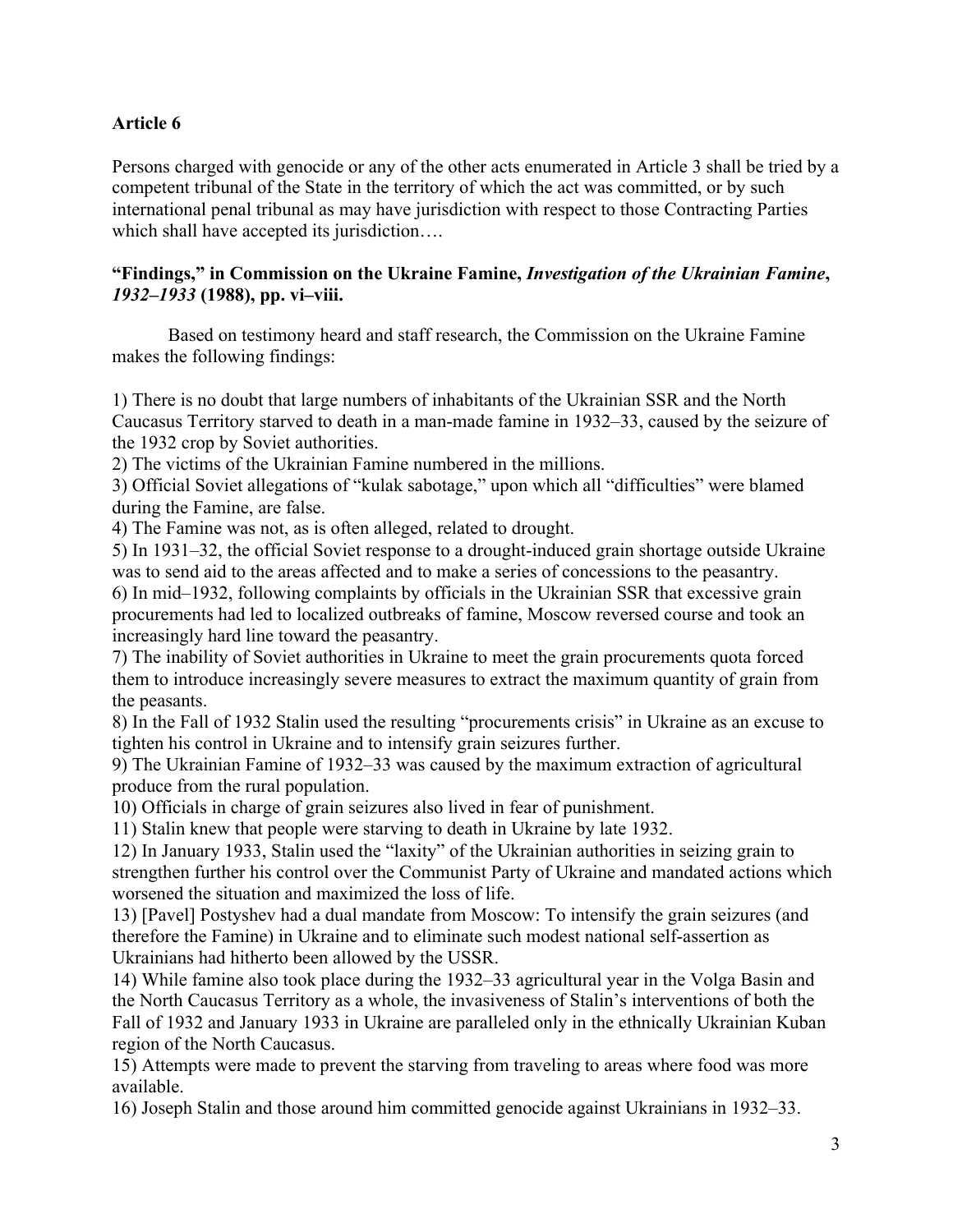17) The American government had ample and timely information about the Famine but failed to take any steps which might have ameliorated the situation. Instead, the Administration extended diplomatic recognition to the Soviet government in November 1933, immediately after the Famine.

18) During the Famine certain members of the American press corps cooperated with the Soviet government to deny the existence of the Ukrainian Famine.

19) Recently, scholarship in both the West and, to a lesser extent, the Soviet Union has made substantial progress in dealing with the Famine. Although official Soviet historians and spokesmen have never given a fully accurate or adequate account, significant progress has been made in recent months.

### **International Commission of Inquiry into the 1932–33 Famine in Ukraine,** *Final Report* **(Stockholm: International Commission of Inquiry into the 1932–33 Famine in Ukraine, 1990). The Stockholm Institute of Public and International Law, no. 109. Excerpts, pp. 38– 43.**

...*The Commission is unanimous* in finding the existence of a famine situation in Ukraine between approximately August–September, 1932, and July, 1933. As to the number of famine victims, the Commission agreed that it was unable to choose between one or other figure given by experts in different estimates. However, the Commission arrived at the conclusion that the number of victims in Ukraine was at least 4.5 million....

As causes of the famine, the *Commission majority* has identified (a) the grain procurements; (b) collectivization; (c) dekulakization; and (d) denationalization, and advances the following reasoning:

The Commission majority finds beyond doubt that the immediate cause of the 1932–33 famine lay in the grain procurements imposed upon Ukraine from 1930 onwards. It finds it also indisputable that the dreadful effects of the excessive grain procurements were considerably aggravated by the Soviet authorities trying to carry out the forced collectivization of agriculture, to eliminate the kulaks and to snuff out those centrifugal Ukrainian tendencies which threatened the unity of the Soviet Union. The ensuing disorders magnified the catastrophic consequences of a shortfall of cereals out of all proportions. The famine was certainly man-made in the sense that its immediate origin lies in human behaviour. No decisive evidence of a necessary connection between grain procurements, collectivization, dekulakization, and denationalization was put to the Commission. Nonetheless, it is very likely that these policies, pursued at the same time, were part of the same plan. The Commission believes that, in all probability, the grain procurements, collectivization, dekulakization and denationalization pursued a common, if not exclusive, goal and may not be radically disassociated when analyzing the causes of the famine.

Likewise, the Commission majority found it beyond doubt that the Ukraine was severely hit by famine in 1932–33 and that the Ukrainian and Soviet authorities were aware of the dire food shortages of the population....

The Commission majority observed that the Soviet authorities adopted various legal measures which amplified the disastrous effects of the famine....

However, the Commission majority found itself unable, with the information now at its disposal, to affirm the existence of a preconceived plan to organize a famine in the Ukraine in order to ensure the success of Moscow's policies. The Commission majority believes that the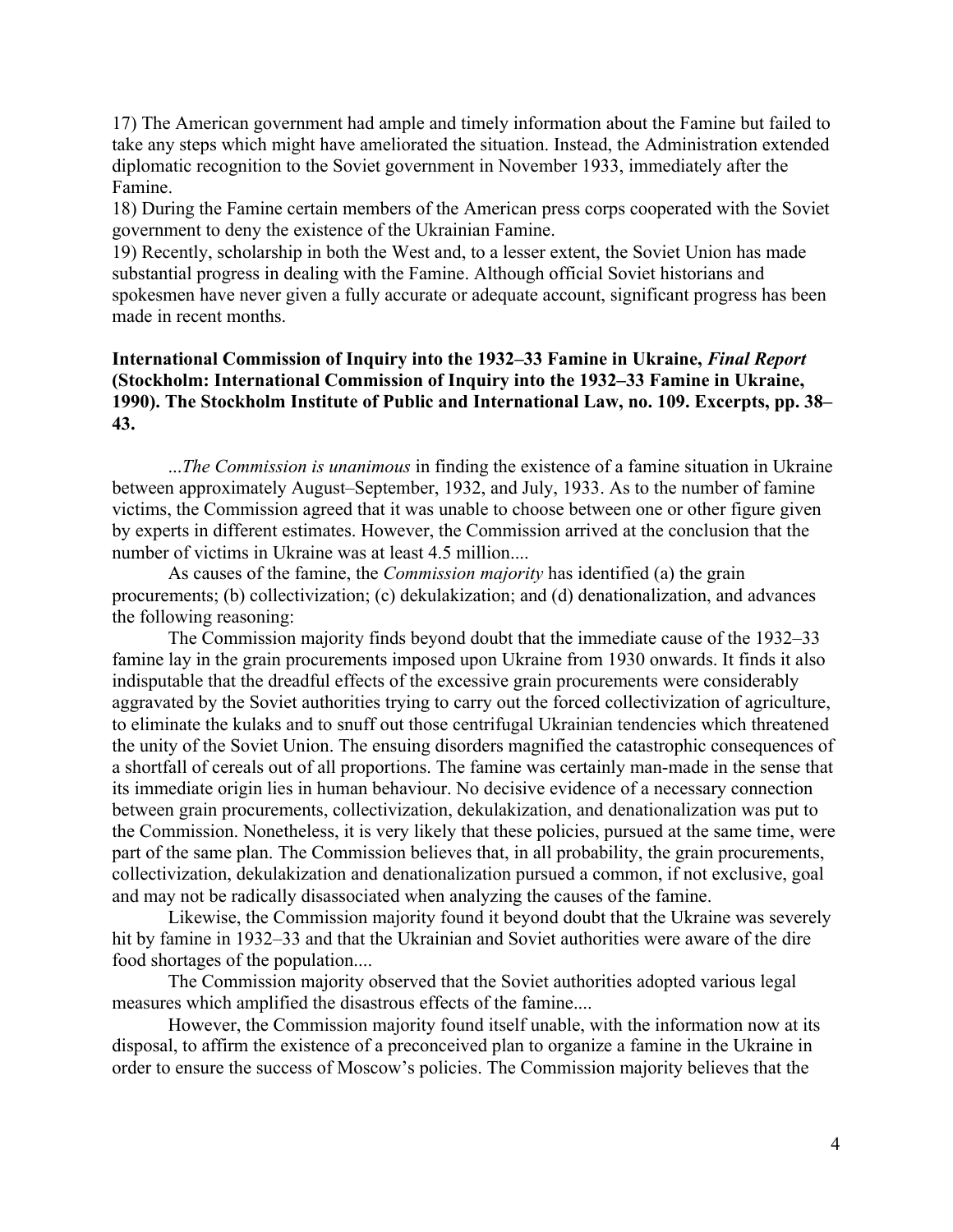Soviet authorities, without actively wanting the famine, most likely took advantage of it once it occurred to force the peasants to accept policies which they strongly opposed.

In conclusion, the Commission majority does not believe that the 1932–33 famine was systematically organized to crush the Ukrainian nation once and for all; nonetheless it is of the opinion that the Soviet authorities used the famine voluntarily, when it happened, to crown their new policy of denationalization.

In his dissenting opinion, the President, Prof. [Jacob] *Sundberg,* followed a different line of reasoning. In his opinion, following the paper trail, you arrive at a number of manifest, noncontrovertible causes which certainly have contributed to the famine and which allow placing responsibility squarely on the shoulders of particular individuals, but which have not been the only causes....

*The Commission majority* proceeds by finding that responsibility for the famine almost certainly lies with the authorities of the Soviet Union. The Commission majority has no doubt as to this responsibility; it suffices that the famine occurred and grew worse as the normal outcome of the measures adopted by the authorities....

Attempting to find which persons should bear the brunt of the responsibility for the famine in Ukraine, the Commission majority found itself generally unable to verify allegations referring to particular officials; except that all available materials—testimonies, documents, studies—attribute key responsibility to J. Stalin. So, it is he who first and foremost bears responsibility for the Ukraine famine of 1932–33. The Commission majority finds it reasonable to maintain that this responsibility must be shared by the other members of the Politburo, although the precise role that these other members played cannot easily be determined....

In his dissenting opinion, the President, Prof. *Sundberg*, again followed a different line of reasoning. In his opinion, the evidence shows that the famine situation was well-known in Moscow from the bottom to the top. Very little or nothing was done to provide some relief to the starving masses. On the contrary, a great deal was done to deny the famine, to make it invisible to visitors, and to prevent relief being brought....

In the opinion of Prof. Sundberg, industrialization, collectivization and suppression of nationalism were all, essentially, different sides of one and same problem created by the particular philosophy of the Party State. He thus finds the issue to be a matter of *aims within aims.* On the basis of this reasoning, Prof. Sundberg arrives at the conclusion that the statutory intent includes an intent to kill, and that this intent covers also major groups of people. On the basis of the same reasoning, Prof. Sundberg is inclined to dismiss all objections to the effect that the individuals in question may have been unaware of the conditions that resulted from the grain requisitions, in particular, the massive mortality. He find[s] that the lethal intent was directed at the Ukrainian nation as such—as it was directed at other nations as such within the big multination empire that was the USSR—because this targeting was an aim within the overriding aim of establishing a new world of Socialism/Communism....

The Commission majority—Professors [Joe] Verhoeven, [John P.] Humphrey and [Ricardo] Levene—deems it plausible that the constituent elements of genocide were in existence at the time of the famine although the Genocide Convention was not created until 1948....

Prof. [Covey T.] Oliver does not feel convinced that the Petitioner has made a technical, legal case for genocide under the facts....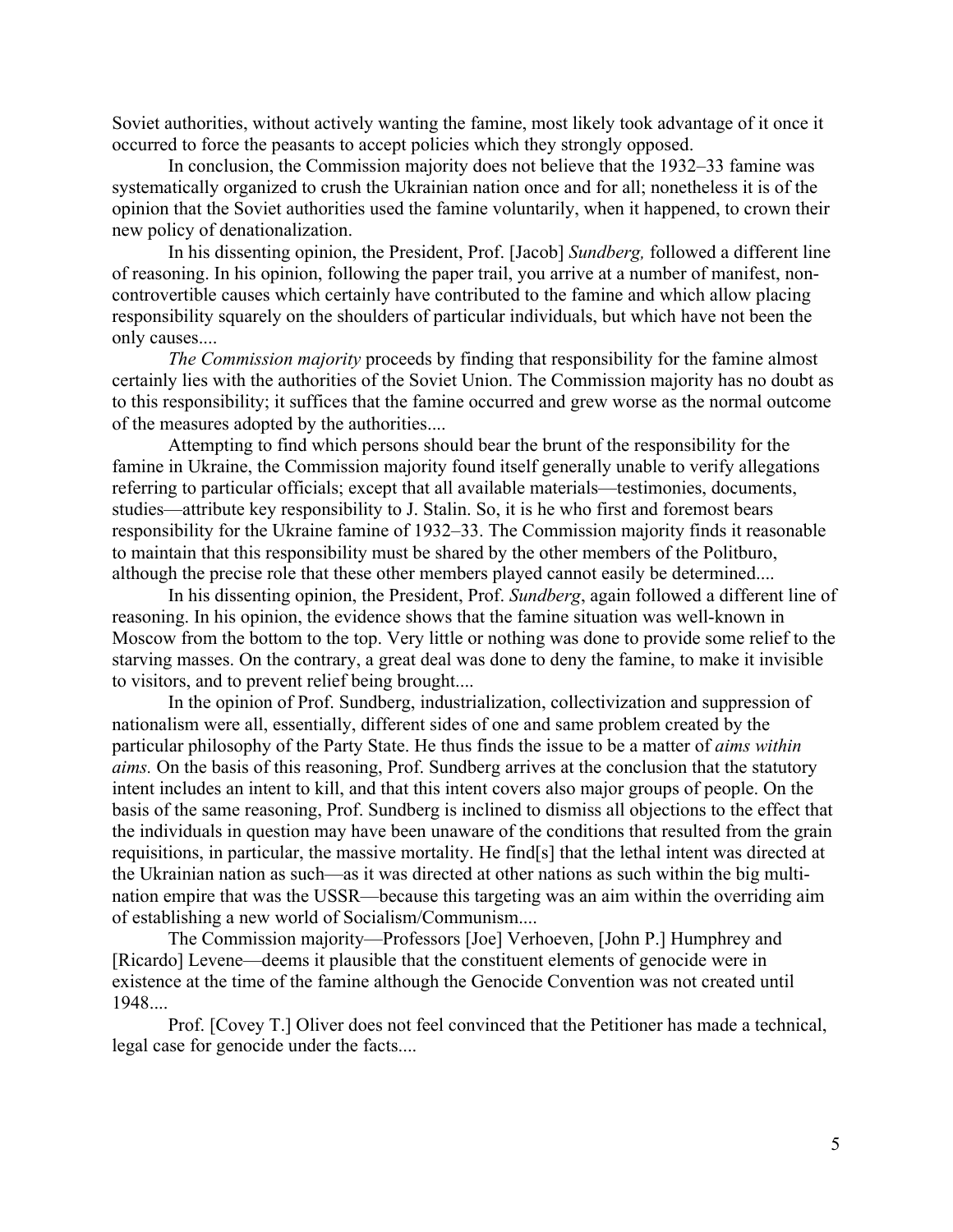Prof. [Georges] Levasseur concurs partly with the statements in the majority opinion, but thinks that a qualification of the facts found should establish crimes against humanity and not genocide....

Prof. Sundberg states that his findings are such as to coincide with what is called genocide in the Genocide Convention.

## **"Resolution of the Verkhovna Rada of Ukraine no. 789–IV of 15 May 2003 on the Appeal to the Ukrainian People from Participants in the Special Session of the Verkhovna Rada of Ukraine on 14 May 2003 to Honor the Memory of the Victims of the Holodomor of 1932– 1993,"** *Vidomosti Verkhovnoï Rady Ukraïny* **(News of the Verkhovna Rada of Ukraine, Kyiv) 2003, no. 30, p. 262. English translation online at http://www.artukraine.com/famineart/ukr.speaks.htm, amended by Bohdan Klid.**

...We, the participants in the Special Session of the Verkhovna Rada of Ukraine, guided by the ideals of humanism and social justice, upholding human and civil rights from the standpoint of values common to all humanity, appeal to the Ukrainian people, citizens of Ukraine of all nationalities, in this year of a tragic date in our history—the 70th anniversary of the Holodomor organized by the totalitarian Stalin regime.

The national and international community are commemorating the 70th anniversary of this Ukrainian national catastrophe in which, probably for the first time in human history, confiscation of food products was used by the state as a weapon of mass destruction of its own people for a political aim. The Holodomor of 1932–33, which became an inhuman means of liquidating millions of Ukrainians, confirms the criminal nature of the political regime of that time.

The brutal seizure of the 1932 harvest and its shipment beyond the borders of Ukraine, the confiscation of all food products from every peasant family, the destruction of temples and churches, mass repressions of the Ukrainian intelligentsia and clergy—all this was aimed at undermining the Ukrainian national spirit, eradicating its elite, and liquidating the economic independence of the peasantry.

The total extermination of millions of Ukrainian farmers by means of an artificially created famine was a deliberate terrorist act of the Stalinist political system. The social foundations of the Ukrainian nation, its ancient traditions, were ruined; its spiritual culture and ethnic uniqueness were undermined. For many decades, the tragedy of the Holodomor of 1932– 33 in Ukraine was not only suppressed but also officially denied by the ruling political elite of the USSR. Its causes, nature, mechanism of organization, and scale were carefully concealed not only from the international community but also from several generations of our compatriots. But attempts to suppress the truth about the Holodomor of 1932–33 forever and drown it in the flow of time and history failed. The West has known and written about this Ukrainian Catastrophe since 1933. In 1988 the US Congress officially recognized the Holodomor of 1932–33 as genocide of the Ukrainian people, as did the International Commission of Jurists.<sup>1</sup>

As for the citizens of Ukraine, the truth about the events of 1932–33 began to be revealed to them on the eve of the collapse of the USSR. It was then that a breakthrough first occurred in the official suppression of these tragic facts of history.

 $1$ <sup>1</sup> The members of the International Commission of Inquiry were unable to reach a consensus on the question of genocide. See the preceding document. (Editors)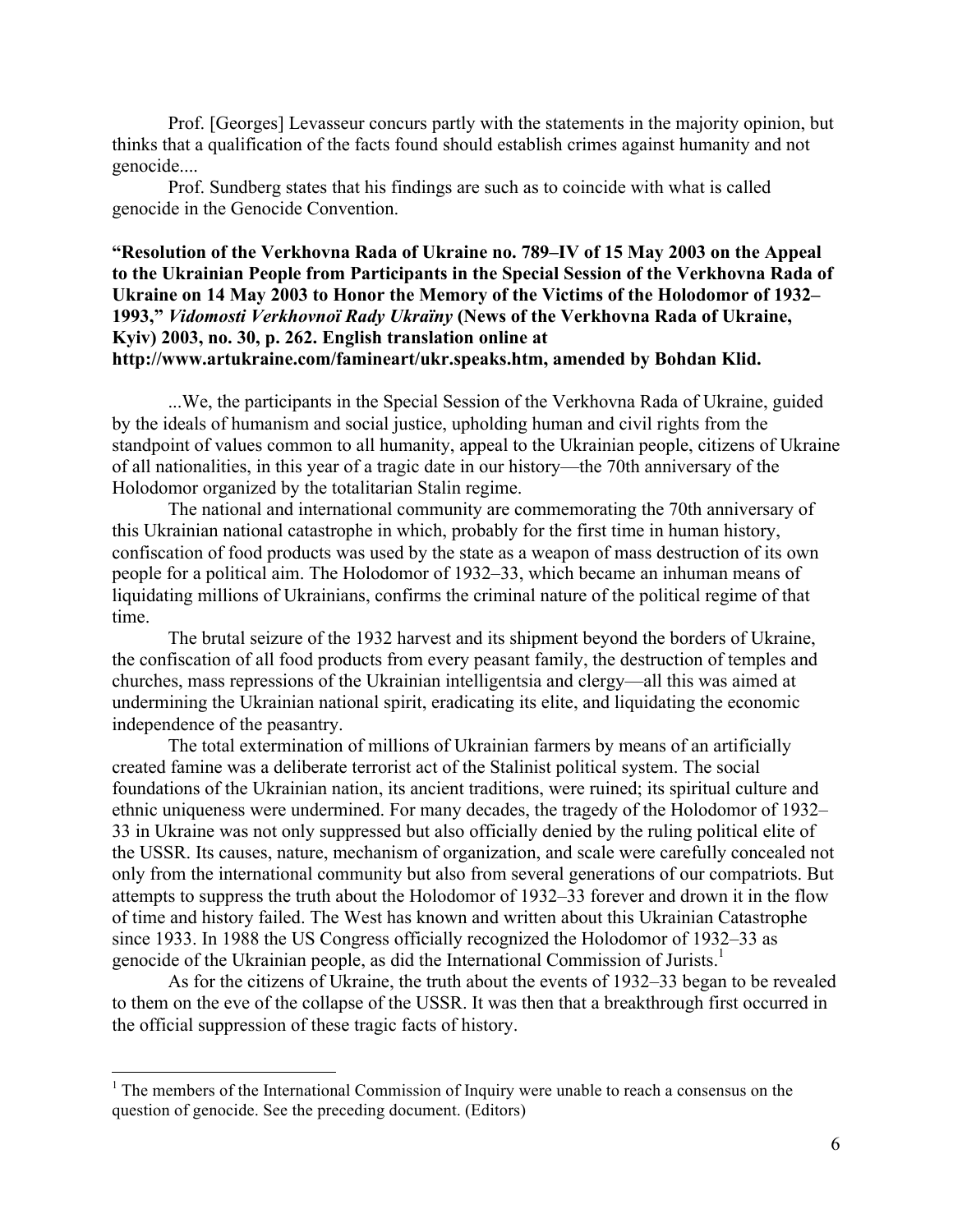It can now be said with certainty that the first words of truth about the Holodomor of 1932–33 played a notable role in the national renaissance and became one of the important factors contributing to the attainment of the independence of Ukraine.

Concomitantly, we believe that in the conditions of an independent Ukraine the terrible truth about those years must be made public officially by the state, as the Holodomor of 1932–33 was deliberately organized by the Stalin regime and should be publicly condemned by Ukrainian society and the international community as one of the largest acts of genocide in world history by virtue of the number of its victims.

We, the participants in the Special Session of the Verkhovna Rada of Ukraine of May 14, 2003, do so today by recognizing the Holodomor of 1932–33 as an act of genocide against the Ukrainian people by the evil design of the Stalin regime.

We believe that designating this Catastrophe of the Ukrainian nation as genocide is of fundamental significance for stabilizing sociopolitical relations in Ukraine; is an important factor for restoring historical justice and moral healing of several generations from terrible social stress and evidence of the irreversibility of the process of social democratization; and is a severe warning against any attempt to establish a new dictatorship in Ukraine or violating the most basic of human rights—the right to life.

Having considered the question of the Holodomor as an act of genocide at a special session of the Verkhovna Rada of Ukraine, we have to a degree fulfilled our civic and patriotic duty to the memory of millions of people and to younger generations.

At the same time, we are deeply aware that it is only after making an official political and legal assessment of this social Catastrophe in the history of our Fatherland at the highest level of state authority and on behalf of all branches of government in Ukraine, holding an appropriate annual commemoration of its countless victims, and apprising the international community of the fact that this Holodomor was genocide against the Ukrainian people—only after doing this can we call ourselves a full-fledged civilized Nation.

In the name of the future, let us not forget the past!

**Joint Statement on the Great Famine of 1932–33 in Ukraine (Holodomor) on Monday, November 10, 2003 at the United Nations in New York. By the delegations of: Azerbaijan, Bangladesh, Belarus, Benin, Bosnia and Herzegovina, Canada, Egypt, Georgia, Guatemala, Jamaica, Kazakhstan, Mongolia, Nauru, Pakistan, Qatar, The Republic of Moldova, The Russian Federation, Saudi Arabia, The Sudan, The Syrian Arab Republic, Tajikistan, Timor-Leste, Ukraine, The United Arab Emirates, and The United States of America on the seventieth anniversary of the Great Famine of 1932–33 in Ukraine (Holodomor). Online at http://www.un.int/ukraine/Ukr-UN/Holodomor/NO360402.pdf.**

In the former Soviet Union millions of men, women and children fell victims to the cruel actions and policies of the totalitarian regime. The Great Famine of 1932–33 in Ukraine (Holodomor), which took from 7 million to 10 million innocent lives and became a national tragedy for the Ukrainian people. In this regard we note activities in observance of the seventieth anniversary of this Famine, in particular organized by the Government of Ukraine.

Honouring the seventieth anniversary of the Ukrainian tragedy, we also commemorate the memory of millions of Russians, Kazakhs and representatives of other nationalities who died of starvation in the Volga River region, Northern Caucasus, Kazakhstan and in other parts of the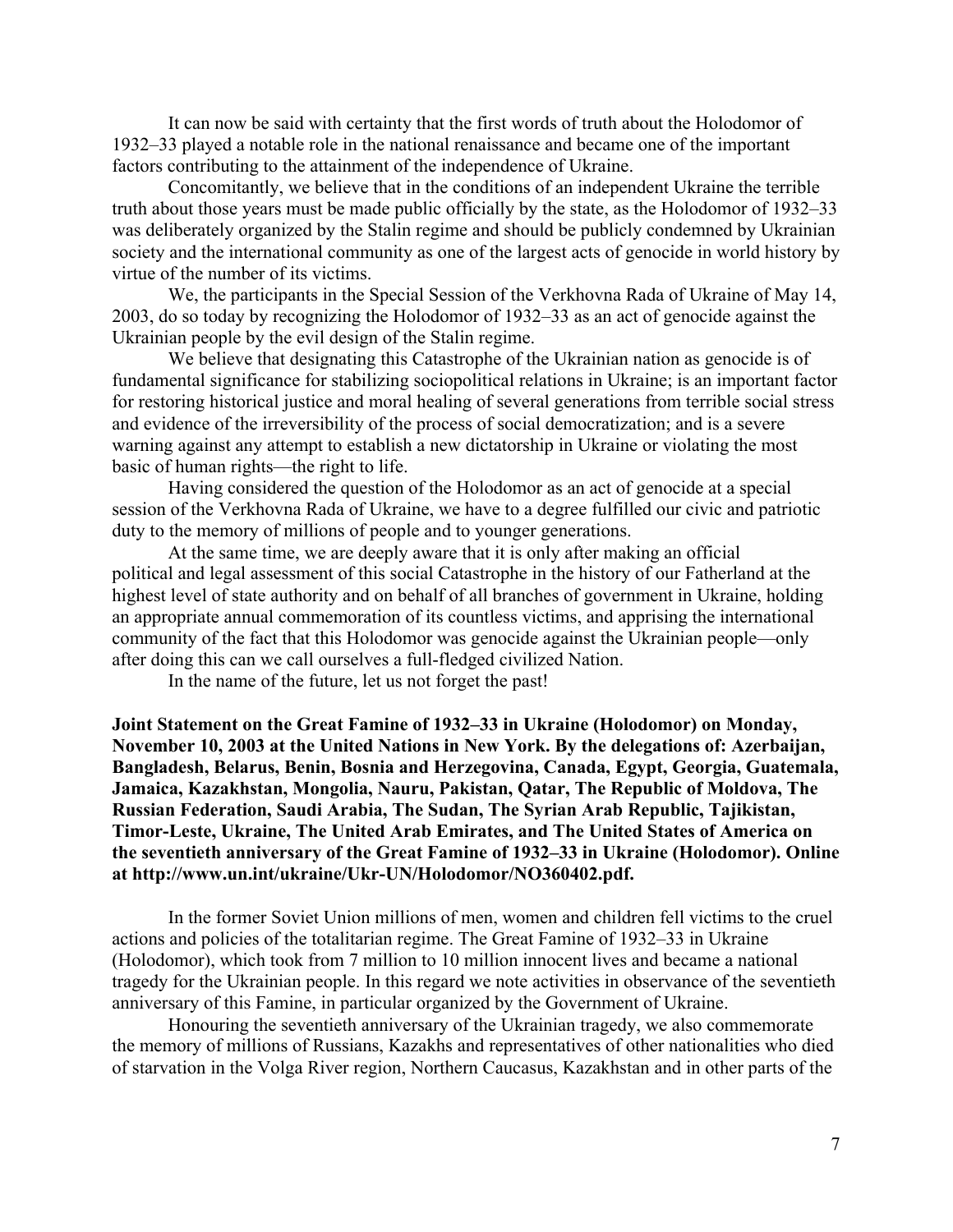former Soviet Union, as a result of civil war and forced collectivization, leaving deep scars in the consciousness of future generations.

Expressing sympathy to the victims of the Great Famine, we call upon all Member States, the United Nations and its special agencies, international and regional organizations, as well as non-governmental organizations, foundations and associations to pay tribute to the memory of those who perished during that tragic period of history.

Recognizing the importance of raising public awareness on the tragic events in the history of mankind for their prevention in future, we deplore the acts and policies that brought about mass starvation and death of millions of people. We do not want to settle scores with the past, it could not be changed, but we are convinced that exposing violations of human rights, preserving historical records and restoring the dignity of victims through acknowledgement of their suffering, will guide future societies and help to avoid similar catastrophes in the future. We need that as many people as possible learn about this tragedy and consider that this knowledge will strengthen effectiveness of the rule of law and enhance respect for human rights and fundamental freedoms.

### **Law of Ukraine "On the Holodomor of 1932–33 in Ukraine" no. 376–V of 28 November 2006,** *Vidomosti Verkhovnoï Rady Ukraïny* **(News of the Verkhovna Rada of Ukraine) 2006, no. 50, p. 504. Unofficial translation online at http://www.ukremb/canada/en/26651.htm, amended by Bohdan Klid.**

The Verkhovna Rada of Ukraine resolves:

Honoring the memory of millions of compatriots who became victims of the Holodomor of 1932–33 in Ukraine and of its consequences;

Respecting all citizens who endured this terrible tragedy in the history of the Ukrainian people;

Realizing its moral duty to past and future generations of Ukrainians and recognizing the need to restore historical justice and affirm the unacceptability of manifestations of violence in society;

Noting that for many decades the tragedy of the Holodomor of 1932–33 in Ukraine was officially denied by the authorities of the USSR;

Condemning the criminal acts of the totalitarian regime of the USSR directed toward organizing the Holodomor, which resulted in the annihilation of millions of people and the destruction of the social foundations of the Ukrainian people and of its centuries-old traditions, spiritual culture, and ethnic distinctiveness;

Sympathizing with the other peoples of the former USSR who sustained losses as a result of the Holodomor;

Highly valuing the solidarity and support of the international community in condemning the Holodomor of 1932–33 in Ukraine....

Proceeding from the Recommendations of parliamentary hearings on honoring the memory of the victims of the Holodomor of 1932–33, approved by Resolution no. 607–IV of 6 March 2003 of the Verkhovna Rada of Ukraine, as well as from the Appeal to the Ukrainian People from Participants in the Special Session of the Verkhovna Rada of Ukraine on 14 May 2003 to Honor the Memory of the Victims of the Holodomor of 1932–33, approved by Resolution no. 789–V of 15 May 2003 of the Verkhovna Rada of Ukraine, in which the Holodomor was recognized as an act of genocide against the Ukrainian people resulting from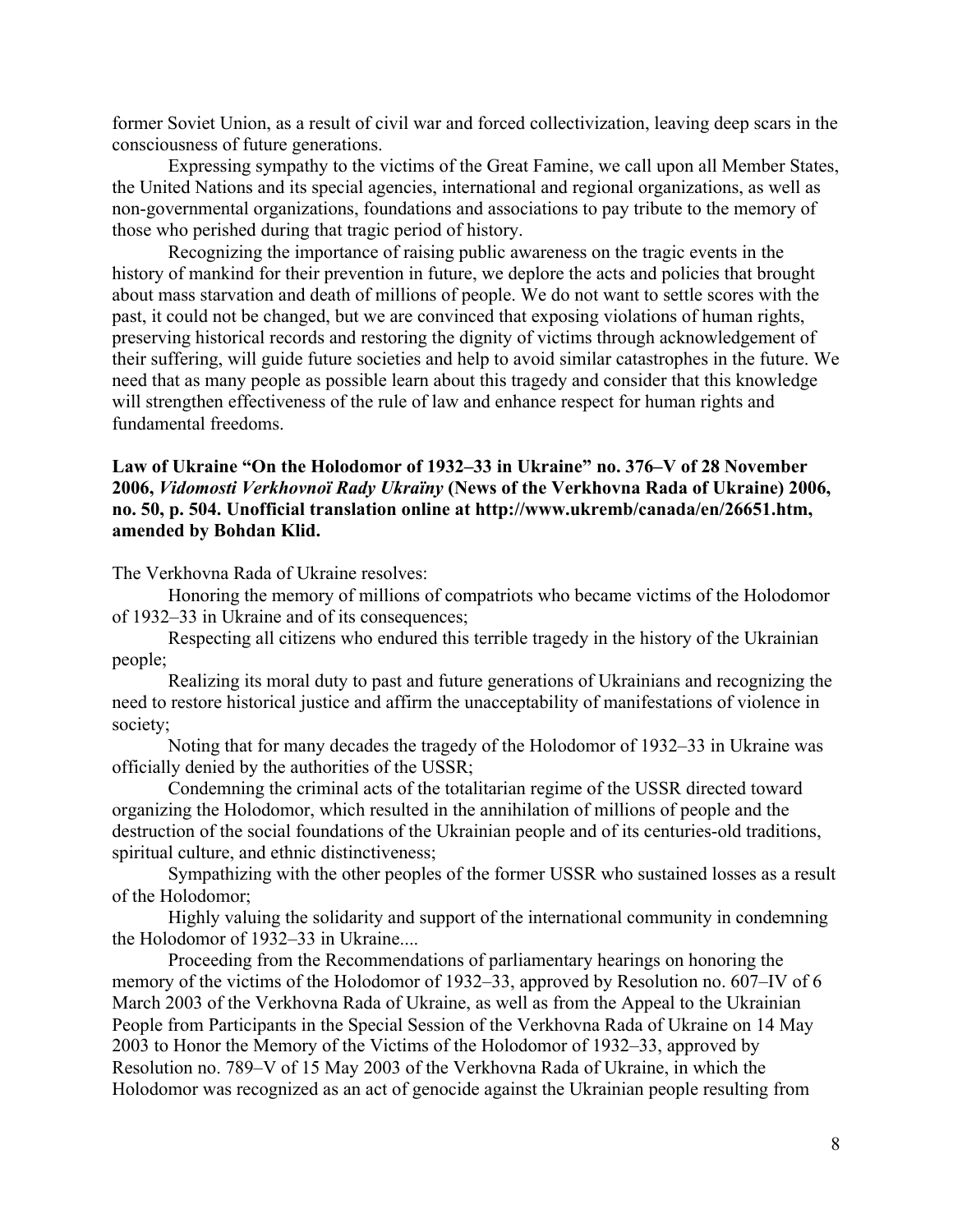deliberate actions of the repressive totalitarian Stalin regime aimed at the annihilation of part of the Ukrainian people and other peoples of the former USSR;

Recognizing, in accordance with the Convention on the Prevention and Punishment of the Crime of Genocide of 9 December 1948, the Holodomor of 1932–33 in Ukraine as an intentional act of mass destruction of people, hereby adopts this Law.

Article 1. The Holodomor of 1932–33 in Ukraine is genocide of the Ukrainian people.

Article 2. Public denial of the Holodomor of 1932–33 in Ukraine shall be regarded as desecration of the memory of the millions of victims of the Holodomor and denigration of the dignity of the Ukrainian people, and shall be unlawful.

Article 3. Organs of the national government and local authorities shall undertake, according to their competence:

to take part in the formation and realization of government policy in the sphere of restoring and preserving the national memory of the Ukrainian people; to promote the consolidation and development of the Ukrainian nation, its historical consciousness and culture, dissemination of information about the Holodomor of 1932–33 in Ukraine among citizens of Ukraine and the international community; to provide for study of the tragedy of the Holodomor in the educational institutions of Ukraine; to take measures to perpetuate the memory of the victims and casualties of the Holodomor of 1932–33 in Ukraine, including the erection in populated areas of memorials and the installation of commemorative plaques to the victims of the Holodomor; to facilitate, according to established procedure, the access of scholarly and public institutions and organizations, scholars, and individuals studying problems of the Holodomor of 1932–33 in Ukraine and its aftermath to archival and other materials on questions regarding the Holodomor.

Article 4. The state shall ensure conditions for research on the Holodomor of 1932–33 in Ukraine and the commemoration of its victims on the basis of an appropriate national program, making annual provision for its financing from the state budget of Ukraine.

Article 5. Final provisions

1. This Law shall take effect on the date of its publication.

2. The Cabinet of Ministers of Ukraine shall:

1) determine the status and functions of the Ukrainian Institute of National Memory and provide for its financing from the state budget as a specially authorized central executive body in the sphere of the restoration and preservation of the national memory of the Ukrainian people;

2) within three months of the effective date of this Law:

submit proposals for consideration by the Verkhovna Rada of Ukraine on the harmonization of legislative acts of Ukraine with this Law;

harmonize its normative and legal acts with this Law;

ensure the revision and cancellation by executive organs of their normative and legal acts that do not conform to this Law;

3) resolve according to established procedure, together with the Kyiv Municipal State Administration, the issue of erecting in the city of Kyiv a Memorial to the victims of holodomors in Ukraine by the 75th Anniversary of the Holodomor of 1932–33 in Ukraine.

President of Ukraine V[iktor] Yushchenko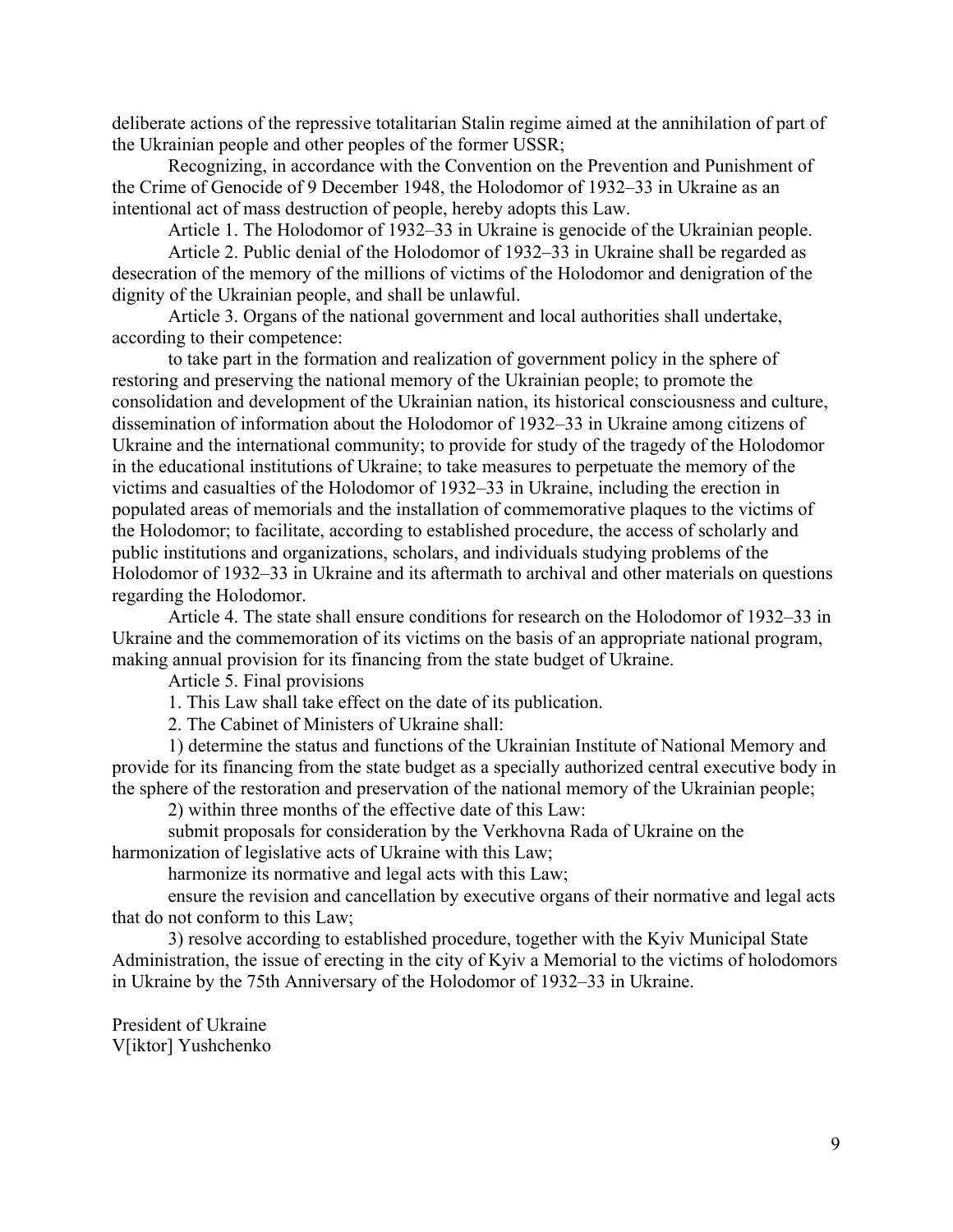## **State Duma of the Federal Assembly of the Russian Federation, Fifth Convocation. Declaration of 2 April 2008 "In Memory of the Victims of the Famine of the [19]30s on the Territory of the USSR." Online at http://ntc.duma,gov,ru/bpa/searchrun.phtml?idb=1&ogu1=&nm=262- 5+%C3%C4&sort=1**. **Translated by Bohdan Klid.**

The State Duma of the Federal Assembly of the Russian Federation shares the sorrow of the peoples of the former USSR on the occasion of the 75th anniversary of a terrible tragedy the famine of the 1930s—that encompassed a considerable portion of the territory of the Soviet Union.

Archival documents studied by modern historians reveal not only the scope of the tragedy but also its causes. Extraordinary methods were used to attain the following aims: to destroy small property owners, carry out the forced collectivization of agriculture, and drive peasants from the village in order to obtain an army of workers for the rapid industrialization of the country.

As a result of the famine brought about by forced collectivization, there was suffering in many regions of the Russian SFSR (the Volga region, the Central Black Earth region, the North Caucasus, the Urals, the Crimea, part of Western Siberia), Kazakhstan, Ukraine, and Belarus. About seven million people died there in 1932–33 from starvation and diseases related to malnutrition.

The peoples of the USSR paid a heavy price for industrialization—for the huge economic breakthrough that occurred in those years. The Dniprohes, the Magnitogorsk and Kuznetsk metallurgical combines; the metallurgical giants of Ukraine: Zaporizhstal, Azovstal, and Kryvorizhstal; the large coal mines of the Donbas, Kuzbas, Karaganda, the Kharkiv Tractor Plant, the Moscow and Gorky automobile factories—in total, more than 1,500 industrial enterprises, many of which provide even now for the economic development of the independent states on the territory of the former Soviet Union—stand as an eternal monument to the heroes and victims of the thirties.

In an effort to resolve at any price problems of food supply to the rapidly growing industrial centers, the leadership of the USSR and the Soviet republics used repressive measures to secure grain requisitions, greatly aggravating the severe consequences of the poor harvest of 1932. However, there is no historical evidence that the famine was organized along ethnic lines. Its victims were million of citizens of the USSR representing different peoples and nationalities living largely in agricultural areas of the country. This tragedy does not and cannot have the internationally established characteristics of genocide and should not be the subject of presentday political speculation.

The State Duma confirms its commitment to the assertions of a joint statement of delegations of a number of UN member states adopted at the 58th session of the UN General Assembly in 2003 expressing sympathy for the millions of victims of the tragedy, irrespective of nationality.

The deputies of the State Duma, paying tribute to the victims of the famine of the 1930s on the territory of the USSR, resolutely condemn the regime that disregarded people's lives for the sake of achieving economic and political goals and declare as unacceptable in the states formerly part of the USSR any attempts at a revival of totalitarian regimes disregarding the rights and lives of their citizens.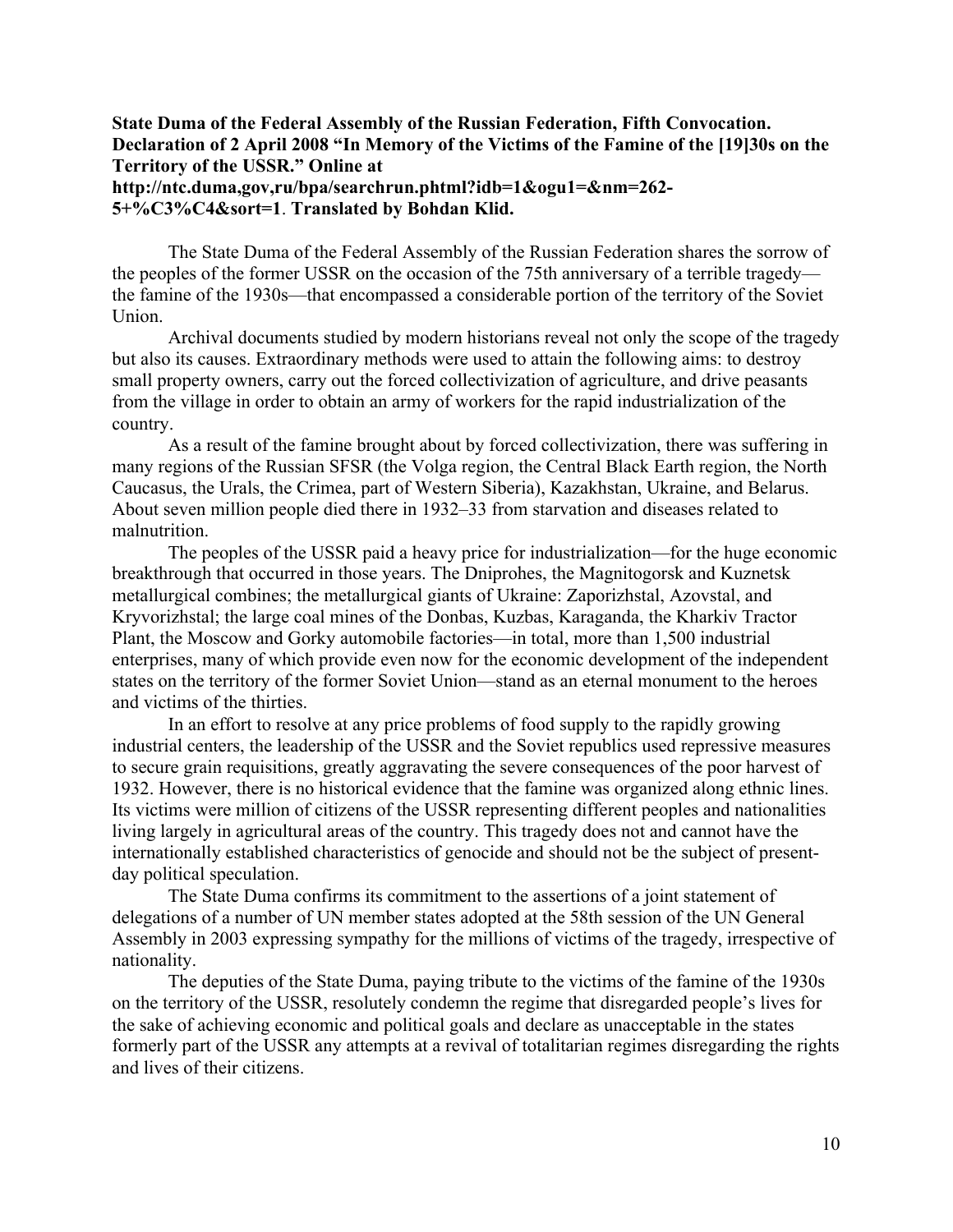# **Commemorating the victims of the Great Famine (***Holodomor***) in the former USSR. Resolution 1723 of the Parliamentary Assembly of the Council of Europe. Adopted on 28 April 2010. Online at**

**http://assembly.coe.int/Mainf.asp?link=/Documents/AdoptedText/ta10/ERES1723.htm**.

...3. One of the most tragic pages in the history of the peoples of the former Soviet Union was the mass famine in grain-growing areas of the country which started in the late 1920s and culminated in 1932–33.

4. Millions of innocent people in Belarus, Kazakhstan, Moldova, Russia and Ukraine, which were parts of the Soviet Union, lost their lives as a result of mass starvation caused by the cruel and deliberate actions and policies of the Soviet regime.

5. In Ukraine, which suffered the most, the peasantry was particularly hit by the Great Famine, and millions of individual farmers and members of their families died of hunger following forced "collectivisation," a ban on departures from the affected areas and confiscation of grain and other food. These tragic events are referred to as *Holodomor* (politically-motivated famine) and are recognised by Ukrainian law as an act of genocide against Ukrainians.

6. In Kazakhstan, too, millions fell victim to the mass famine, and the ratio of the dead to the whole population is believed to be the highest among all peoples of the former Soviet Union. Traditionally nomads, the cattle-raising Kazakhs were forced to settle down and were deprived of livestock. The Great Famine is remembered as the greatest tragedy of the Kazakh people.

7. In the grain-producing areas of Russia (the Middle and Lower Volga, the North Caucasus, the Central Black Soil region, the Southern Urals, Western Siberia and some other regions), the famine caused by "collectivisation" and dispossession of individual farmers took millions of lives in rural and urban areas. In absolute figures, it is estimated that the population of Russia had the heaviest death toll as a result of the Soviet agricultural policies.

8. Hundreds of thousands of farmers also died in Belarus and the Republic of Moldova.

9. While these events may have had particularities in various regions, the results were the same everywhere: millions of human lives were mercilessly sacrificed to the fulfilment of the policies and plans of the Stalin regime.

10. The Assembly honours the memory of all those who perished in this unprecedented human disaster, and recognises them as victims of a cruel crime of the Soviet regime against its own people.

11. It strongly condemns the cruel policies pursued by the Stalin regime, which resulted in the death of millions of innocent people, as a crime against humanity. It resolutely rejects any attempts to justify these deadly policies, by whatever purposes, and recalls that the right to life is non-derogable.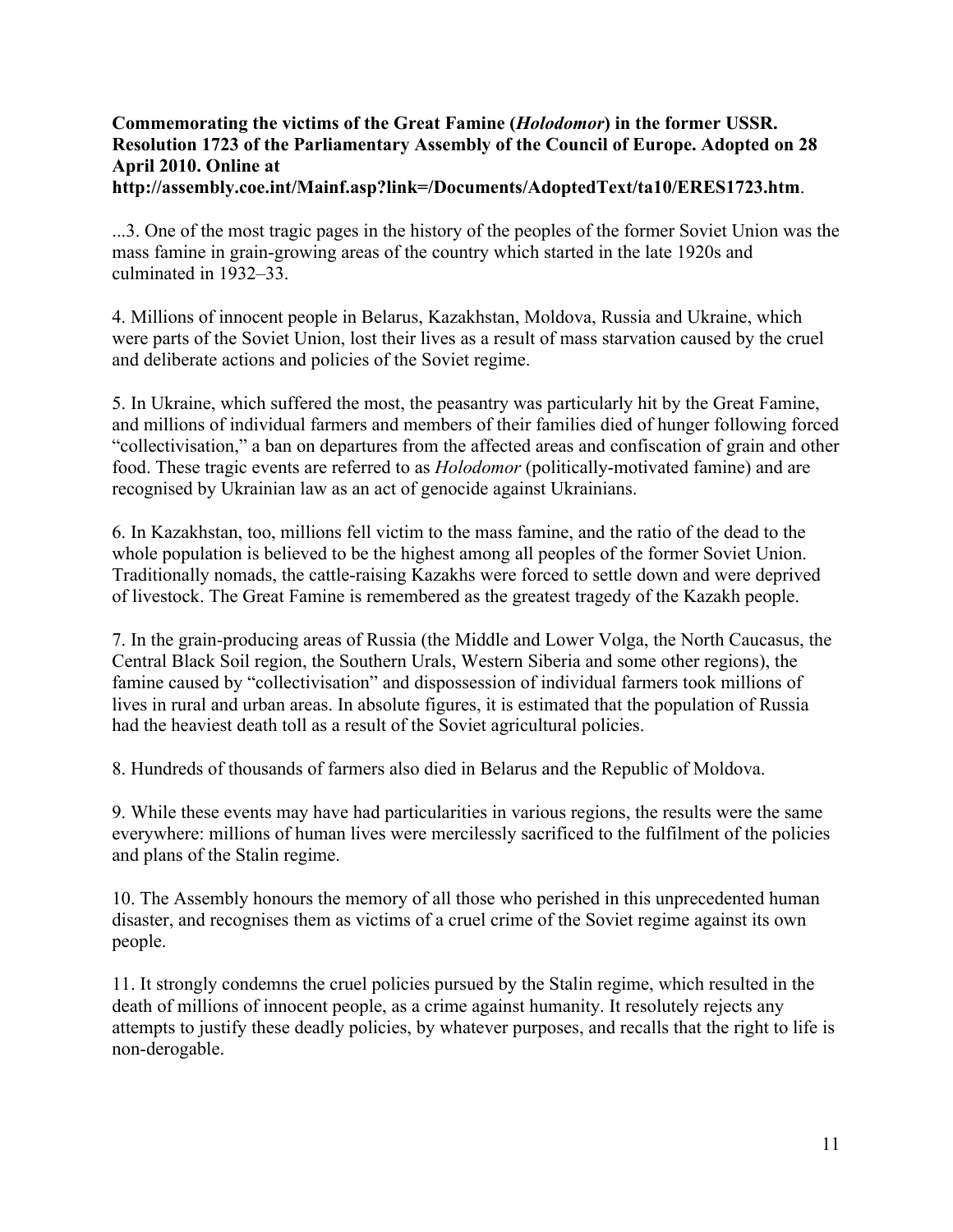12. It welcomes the efforts aimed at revealing the historical truth about, and at raising the public awareness of, these tragic events of the past. Such efforts should seek to unite, not divide peoples.

13. The Assembly welcomes the important work already done in Belarus, Kazakhstan, the Republic of Moldova, Russia and in particular in Ukraine in order to ease access to archives, and calls on the competent authorities of these countries to open up all their archives and facilitate access thereto to all researchers, including from other states.

14. It further calls on other Council of Europe member states to make their national archives open and accessible.

15. The Assembly calls on historians of all countries of the former Soviet Union which suffered during the Great Famine, as well as historians from other countries, to conduct joint independent research programmes in order to establish the full, unbiased and unpoliticised truth about this human tragedy, and to make it public.

16. It urges the politicians in all Council of Europe member states to abstain from any attempts to exert political influence on historians and prejudge the outcome of independent scientific research.

17. It welcomes the decision by the Ukrainian authorities to establish a national day of commemoration of the victims of the Great Famine (*Holodomor*) in Ukraine, and encourages the authorities of other countries which also suffered to do the same with regard to their own victims.

18. It furthermore encourages the authorities of all these countries to agree on joint activities aimed at commemorating the victims of the Great Famine, regardless of their nationality.

## **Raphael Lemkin, "Soviet Genocide in Ukraine,"** *Journal of International Criminal Justice* **7 (2009): 123–30. Excerpts.**

Raphael Lemkin (1900–1959) was a Polish-Jewish scholar who coined the term "genocide" and played a large role in the adoption of the United Nations Convention on the Prevention and Punishment of the Crime of Genocide. He was the author of *Axis Rule in Occupied Europe: Laws of Occupation – Analysis of Government – Proposals for Redress* (1944), where the word "genocide" first appeared in print. The text excerpted here is an address that he delivered at the Ukrainian Famine commemoration in New York in 1953.

The mass murder of peoples and of nations that has characterized the advance of the Soviet Union into Europe is not a new feature of their policy of expansionism, it is not an innovation devised simply to bring uniformity out of the diversity of Poles, Hungarians, Balts, Romanians—presently disappearing into the fringes of their empire. Instead, it has been a longterm characteristic even of the internal policy of the Kremlin—one which the present masters had ample precedent for in the operations of Tsarist Russia. It is indeed an indispensable step in the process of "union" that the Soviet leaders fondly hope will produce the "Soviet Man," the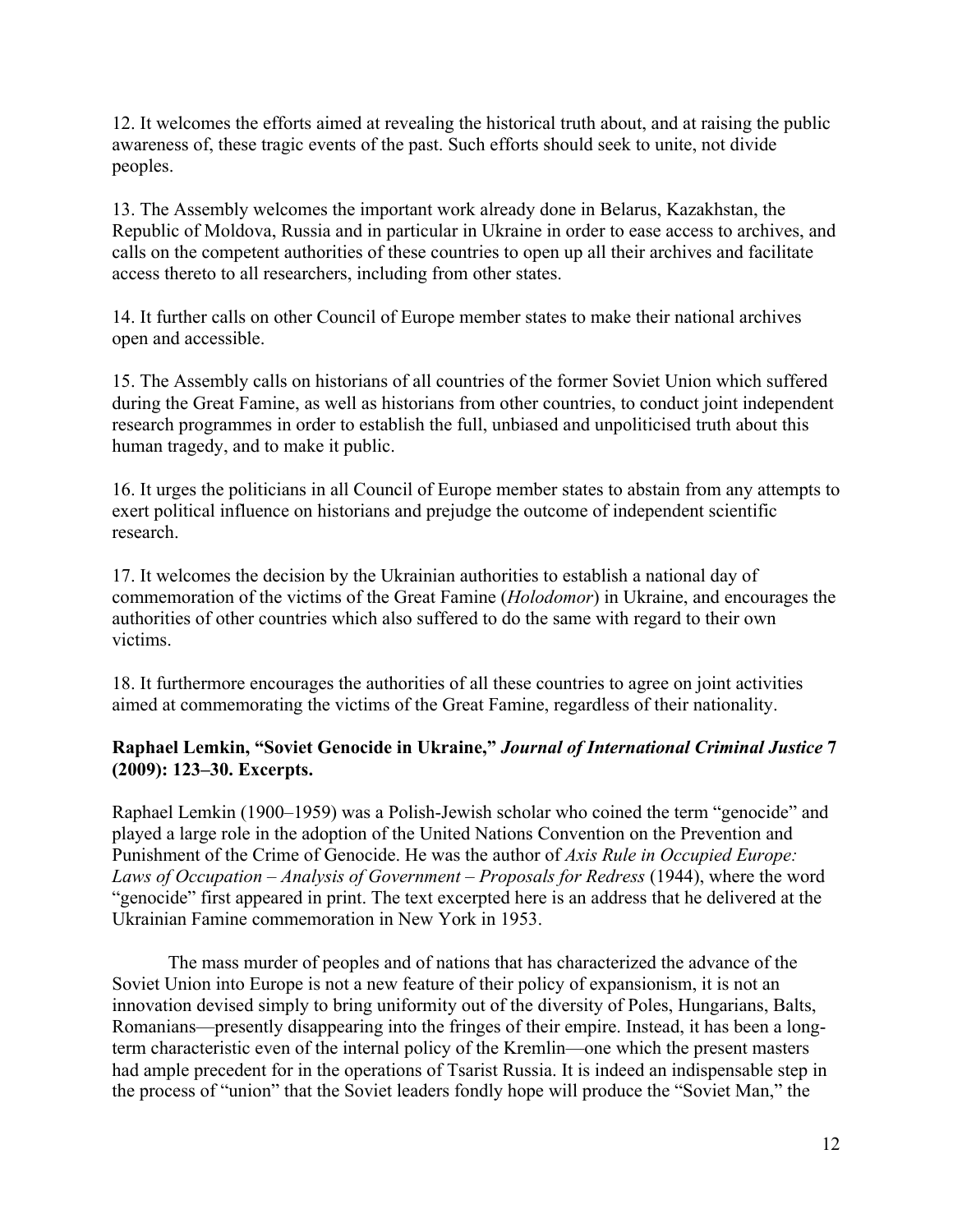"Soviet Nation" and to achieve that goal, that unified nation, the leaders of the Kremlin will gladly destroy the nations and the cultures that have long inhabited Eastern Europe.

What I want to speak about is perhaps the classic example of Soviet genocide, its longest and broadest experiment in Russification—the destruction of the Ukrainian nation....

As long as Ukraine retains its national unity, as long as its people continue to think of themselves as Ukrainians and to seek independence, so long Ukraine poses a serious threat to the very heart of Sovietism. It is no wonder that the Communist leaders have attached the greatest importance to the Russification of this independent member of their "Union of Republics," have determined to remake it to fit their pattern of one Russian nation. For the Ukrainian is not and has never been, a Russian. His culture, his temperament, his language, his religion—all are different. At the side door to Moscow, he has refused to be collectivized, accepting deportation, even death. And so it is peculiarly important that the Ukrainian be fitted into the Procrustean pattern of the ideal Soviet man.

Ukraine is highly susceptible to racial murder by select parts and so the Communist tactics there have not followed the pattern taken by the German attacks against the Jews. The nation is too populous to be exterminated completely with any efficiency. However, its leadership, religious, intellectual, political, its select and determining parts, are quite small and therefore easily eliminated, and so it is upon these groups particularly that the full force of the Soviet axe has fallen, with its familiar tools of mass murder, deportation and forced labour, exile and starvation.

The attack has manifested a systematic pattern, with the whole process repeated again and again to meet fresh outbursts of national spirit. The first blow is aimed at the intelligentsia, the national brain, so as to paralyse the rest of the body. In 1920, 1926 and again in 1930–33, teachers, writers, artists, thinkers, political leaders, were liquidated, imprisoned or deported....

Going along with this attack on the intelligentsia was an offensive against the churches, priests and hierarchy, the "soul" of Ukraine. Between 1926 and 1932, the Ukrainian Orthodox Autocephalous Church, its Metropolitan ([Vasyl] Lypkivsky) and 10,000 clergy were liquidated. In 1945, when the Soviets established themselves in Western Ukraine, a similar fate was meted out to the Ukrainian Catholic Church. That Russification was the only issue involved is clearly demonstrated by the fact that before its liquidation, the Church was offered the opportunity to join the Russian Patriarch at Moscow, the Kremlin's political tool....

These attacks on the Soul have also had and will continue to have a serious effect on the Brain of Ukraine, for it is the families of the clergy that have traditionally supplied a large part of the intellectuals, while the priests themselves have been the leaders of the villages, their wives the heads of the charitable organizations. The religious orders ran schools, and took care of much of the organized charities.

The third prong of the Soviet plan was aimed at the farmers, the large mass of independent peasants who are the repository of the tradition, folklore and music, the national language and literature, the national spirit, of Ukraine. The weapon used against this body is perhaps the most terrible of all—starvation. Between 1932 and 1933, 5,000,000 Ukrainians starved to death, an inhumanity which the 73rd Congress decried on 28 May 1934.... The method used in this part of the plan was not at all restricted to any particular group. All suffered—men, women and children. The crop that year was ample to feed the people and livestock of Ukraine, though it had fallen off somewhat from the previous year, a decrease probably due in large measure to the struggle over collectivization. But a famine was necessary for the Soviet and so they got one to order, by plan, through an unusually high grain allotment to the state as taxes....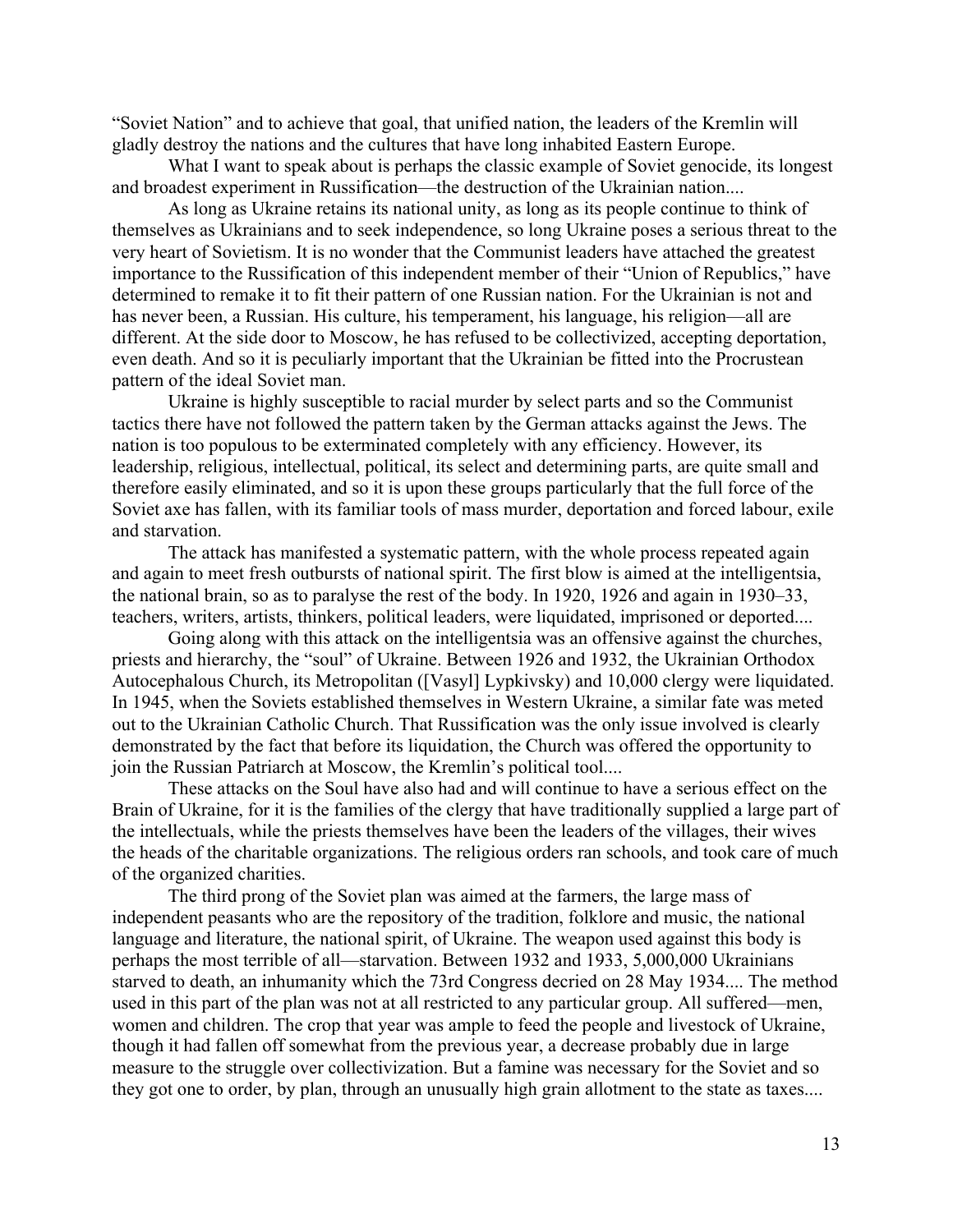The fourth step in the process consisted in the fragmentation of the Ukrainian people at once by the addition to the Ukraine of foreign peoples and by the dispersion of the Ukrainians throughout Eastern Europe. In this way, ethnic unity would be destroyed and nationalities mixed. Between 1920 and 1939, the population of Ukraine changed from 80% Ukrainian to only 63%. In the face of famine and deportation, the Ukrainian population had declined absolutely from 23.2 million to 19.6 million, while the non-Ukrainian population had increased by 5.6 million. When we consider that Ukraine once had the highest rate of population increase in Europe, around 800,000 per year, it is easy to see that the Russian policy has been accomplished.

These have been the chief steps in the systematic destruction of the Ukrainian nation, in its progressive absorption within the new Soviet nation. Notably, there have been no attempts at complete annihilation, such as was the method of the German attack on the Jews. And yet, if the Soviet programme succeeds completely, if the intelligentsia, the priests and the peasants can be eliminated, Ukraine will be as dead as if every Ukrainian were killed, for it will have lost that part of it which has kept and developed its culture, its beliefs, its common ideas, which have guided it and given it a soul, which, in short, made it a nation rather than a mass of people.

The mass, indiscriminate murders have not, however, been lacking—they have simply not been integral parts of the plan, but only chance variations. Thousands have been executed, untold thousands have disappeared into the certain death of Siberian labour camps....

What we have seen here is not confined to Ukraine. The plan that the Soviets used there has been and is being repeated. It is an essential part of the Soviet programme for expansion, for it offers the quick way of bringing unity out of the diversity of cultures and nations that constitute the Soviet Empire. That this method brings with it indescribable suffering for millions of people has not turned them from their path. If for no other reason than this human suffering, we would have to condemn this road to unity as criminal. But there is more to it than that. This is not simply a case of mass murder. It is a case of genocide, of destruction, not of individuals only, but of a culture and a nation....

**Roman Serbyn, "The Ukrainian Famine of 1932–1933 and the United Nations Convention on Genocide," in** *Famine in Ukraine 1932–1933: Genocide by Other Means***, ed. Taras Hunczak and Roman Serbyn (New York: Shevchenko Scientific Society, USA, 2007). Excerpts, pp. 34–35, 37–44. Online at http://www.holodomorsurvivors.ca/Roman%20Serbyn.html.**

Roman Serbyn (b. 1939) is a Ukrainian-Canadian historian specializing in nineteenth- and twentieth-century Ukrainian history. He served as associate professor of history at the University of Quebec (Montreal). He is the editor of the journal *Holodomor Studies* and coeditor of *Famine in Ukraine, 1932–1933* (1986) and *Famine in Ukraine 1932–1933: Genocide by Other Means* (2007).

The historicity of the Ukrainian famine of 1932–33 is no longer challenged. What is still disputed is the number of victims, the reasons for the catastrophe, and its nature.… The question of the Ukrainian famine has always had academic and political dimensions. And today, it still elicits partisan feelings among scholars and politicians.

The Ukrainian famine has not yet been recognized as genocide by the United Nations. When the 70th anniversary of the event was commemorated in November 2003 by the UN General Assembly, a declaration signed by some 60 countries stated that "the Great Famine of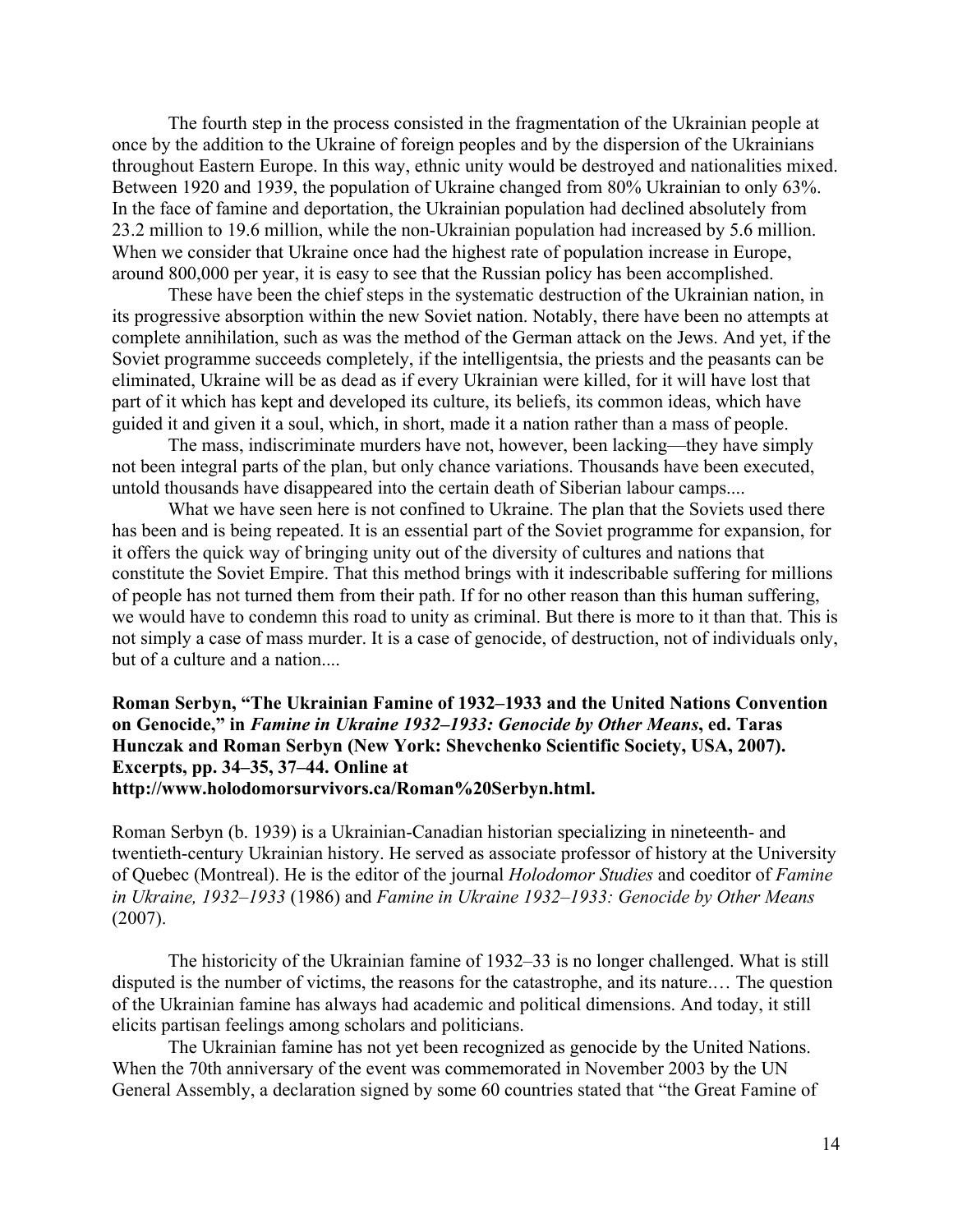1932–33 in Ukraine" took seven to ten million innocent lives, and explained that these people were victims of "the cruel actions and policies of the totalitarian regime." The catastrophe was called "a national tragedy for the Ukrainian people," but there was no allusion to genocide. The declaration erroneously attributed the cause of the famine to "civil war and forced collectivization" and misleadingly merged the Ukrainian catastrophe with the "millions of Russians, Kazakhs and representatives of other nationalities who died of starvation in the Volga River region, North Caucasus, Kazakhstan and in other parts of the former Soviet Union." The Ukrainian delegation agreed to this watered-down version out of fear that Russia would block a more strongly worded declaration. Ambassador Valerii Kuchynsky of the Ukrainian Mission to the UN later stated that it was, nevertheless, "an official document of the General Assembly" whose importance resided in the fact that "for the first time in the history of the UN, the Holodomor was officially recognized as a national tragedy of the Ukrainian people caused by the cruel actions and policies of a totalitarian regime." The recognition did constitute a precedent, and the Ukrainian Ambassador took advantage of it to return to the famine two years later. During the General Assembly discussion of the resolution on the International Holocaust Day, Kuchynsky recalled the Holodomor and urged the audience that it was "high time that the international community recognized that crime as an act of genocide against the Ukrainian nation."….

Generally speaking, opponents of the Ukrainian genocide thesis have a tendency to fall back on the UN Convention in their denial of the genocidal nature of the Ukrainian famine....

Advocates of the recognition of the Ukrainian famine have not yet succeeded in convincing the international community of the justice of their claim. Yet Andrea Graziosi, a recognized expert in the field, has come to the conclusion that this will happen, due to new information revealed by new documents. What the Italian historian does not say is whether he believes that this claim can be made on the basis of the UN Convention. I think it can. In this paper I shall argue the following three points:

- 1. The Ukrainian famine was genocide.
- 2. Documents show that deliberate starvation was directed against Ukrainians.
- 3. The evidence meets the criteria set by the 1948 UN Convention on Genocide.

#### *The UN Convention on Genocide*

The Convention on the Prevention and Punishment of the Crime of Genocide was adopted by the UN General Assembly on 9 December 1948 and came into force on 12 January 1951. Soviet Ukraine became a signatory of the Convention on 16 June 1949 and ratified it on 15 November 1954. Independent Ukraine continues to respect the international Convention and has inscribed "Article 442. Genocide" into its own Code of Criminal Law.

The term "genocide" was coined in 1943 by Raphael Lemkin (1900–1959) "from the ancient Greek word *genos* (race, tribe) and the Latin *cidere* (to kill). In its composition it thus corresponds to such words as tyrannicide, homicide and infanticide." A Polish Jew born in what today is Lithuania, Lemkin studied law at the University of Lviv, where he became interested in crimes against groups and, in particular, the Armenian massacres during the First World War. In October 1933, as lecturer on comparative law at the Institute of Criminology of the Free University of Poland and Deputy Prosecutor of the District Court of Warsaw, he was invited to give a special report at the 5th Conference for the Unification of Penal Law in Madrid. In his report, Lemkin proposed the creation of a multilateral convention making the extermination of human groups, which he called "acts of barbarity," an international crime.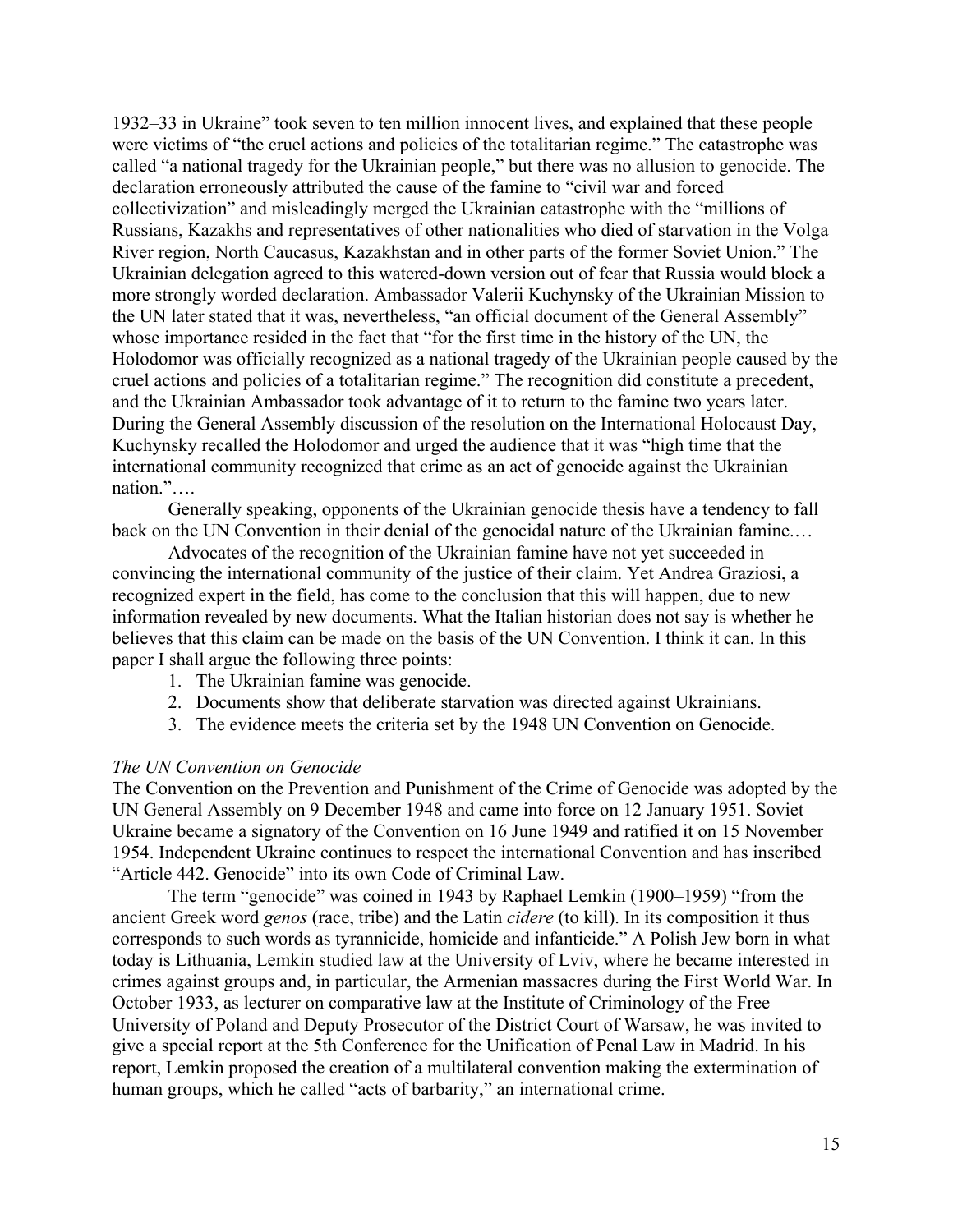Ten years later, Lemkin wrote a seminal book on the notion of genocide. The author's approach was much broader than the one later adopted by the UN, as the following excerpt from his book shows: "Generally speaking, genocide does not necessarily mean the immediate destruction of a nation, except when accomplished by mass killings of all members of a nation. It is intended rather to signify a coordinated plan of different actions aiming at the destruction of essential foundations of the life of national groups, with the aim of annihilating the groups themselves. The objectives of such a plan would be disintegration of the political and social institutions, of culture, language, national feelings, religion, and the economic existence of national groups, and the destruction of the personal security, liberty, health, dignity, and even the lives of the individuals belonging to such groups."

The annihilation of a national group did not necessarily imply physical extermination of the whole group; the killing of individual members of the group and the destruction of the group's national foundations were sufficient to constitute genocide. Lemkin's book became a guiding light for the framers of the UN Convention on Genocide.

The Convention voted by the UN General Assembly contains 19 articles, dealing mainly with the problems of the prevention and punishment of genocidal activity. Most relevant to our discussion is the preamble and the first two articles. The preamble acknowledges that "at all periods of history genocide has inflicted great losses on humanity," while the first article declares that genocide is a crime under international law "whether committed in time of peace or in time of war." The all-important definition of genocide is contained in Article II: "In the present Convention, genocide means any of the following acts committed with intent to destroy, in whole or in part, a national, ethnical, racial or religious group, as such." The delegates of various countries who sat on the drafting committees arrived at this definition after much discussion. It was a compromise, which satisfied few people and continues to be criticized by legal experts, politicians and academics. However, it remains the only legal definition sanctioned by the UN General Assembly and operative in international courts.

A major objection to the definition is the restricted number of recognized genocide target groups. Coming in the wake of the Second World War and informed by Lemkin's work and the evidence of the Nazi concentration camps, the definition was necessarily tailored to the Jewish Holocaust. Jews fit all four categories: national, ethnic, racial and religious. They did not form a distinct political or social group, but this was not the reason for the exclusion of the two categories, which, after all, were part of Lemkin's concern. The exclusion of social and political groups from the Convention…was the result of the Soviet delegation's intervention. Today, the limitation of the definition to the four categories of victims implies that one cannot argue for the recognition of a specific Ukrainian genocide if its victims are identified only as peasants. Since it is clear that of the four human groups listed by the Convention, the Ukrainians did not become victims of the famine because of their religious or racial traits, this leaves the two other categories, "national" and "ethnic(al)," on which the case for genocide must be built.

There has always been a certain ambiguity about the distinction between the two groups labeled "national" and "ethnic(al)" by the Convention. William Schabas, internationally recognized legal expert on genocide, believes that all four categories overlap, since originally they were meant to protect minorities. He argues that "national minorities" is the more common expression in Central and Eastern Europe, while "ethnic minorities" prevails in the West. But if both terms were used to designate the same group then there would be redundancy, a fact that Schabas fails to account for.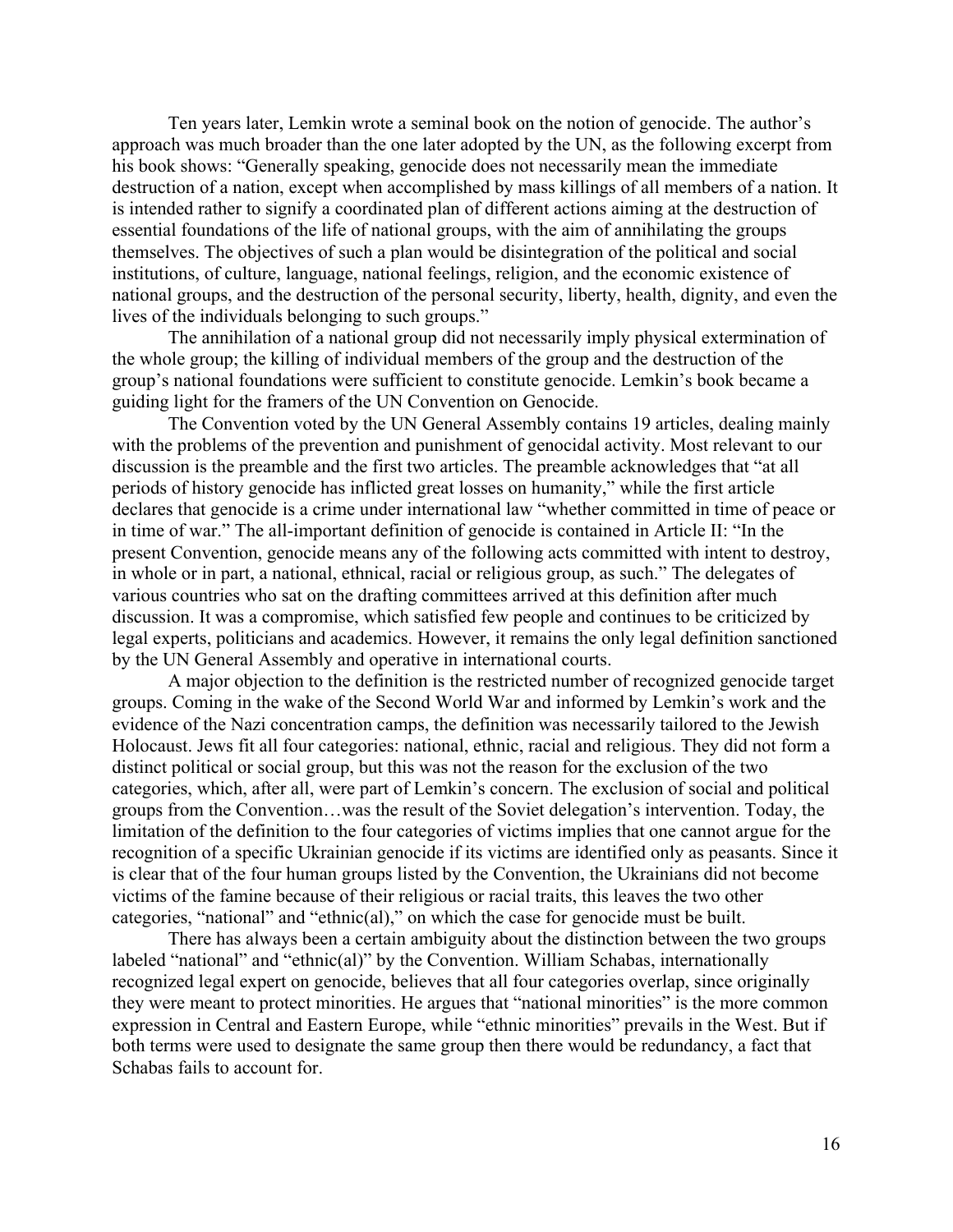A recent court case cited by Schabas provides, in my opinion, a more appropriate interpretation of "national group": "According to the International Criminal Tribunal for Rwanda, the term 'national group' refers to 'a collection of people who are perceived to share a legal bond based on common citizenship, coupled with reciprocity of rights and duties.'" What we have here is a "civic nation" formed by all the citizens of a given state, regardless of their ethnic, racial or other differentiation, as distinct from "ethnic nation," or people belonging to the same ethnic community, who may or may not live within the same state. Relevant to this discussion is a statement made in 1992 by a Commission of Experts, applying the Genocide Convention to Yugoslavia: "a given group can be defined on the basis of its regional existence...all Bosnians in Sarajevo, irrespective of ethnicity or religion, could constitute a protected group." The "regional" group is thus analogous to a civic nation. Such a clarification of the terms "national" and "ethnical" in reference to the term "group" used by the UN document removes all ambiguity and redundancy in the Convention. It also helps our understanding of the role of the government-induced starvation during the Ukrainian genocide, a policy directed against the Ukrainian peasants as citizens of the Ukrainian SSR and a specific ethnic group in the UkrSSR and RSFSR.

According to the UN Convention, the decisive element in the crime of genocide is the perpetrator's intent to destroy a human group identified by one of the four traits mentioned above. When applying this notion in concrete cases, certain aspects of the question of intent must be taken into consideration. First, it is not an easy task to document intent, for, as Leo Kuper pointedly remarked, "governments hardly declare and document genocidal plans in the manner of the Nazis." This is particularly true with reference to the totalitarian Communist regime. Yet, documents, which directly reveal Stalin's criminal intent, have survived in Soviet archives and are now available; furthermore, there is also a large body of circumstantial evidence which points in the same direction.

Secondly, contrary to a common misapprehension, the Convention's definition of genocide is not predicated on the intent to destroy the whole group; it is sufficient that the desire to eliminate concern only a part of the group. The Convention thus implies the possibility of victim selection within the designated group. Practical application to the Ukrainian case would mean the recognition of the probability that the choice of victims was limited to a sizable portion of the Ukrainian peasants and the more nationally conscious elements of the Ukrainian cultural and political elites, both in Ukraine and in the RSFSR. Most of the victims of the genocide were starved to death, but others were executed or perished in the Gulag.

Thirdly, the Convention (Article II) lists five ways in which the crime is executed:

- 1. Killing members of the group;
- 2. Causing serious bodily or mental harm to the members of the group;
- 3. Deliberately inflicting on the group conditions of life calculated to bring about its physical destruction in whole or in part;
- 4. Imposing measures intended to prevent births within the group;
- 5. Forcibly transferring children of the group to another group.

It should be noted that while the first and the third points specify physical annihilation, the other three speak of weakening the group, or what Lemkin referred to as the destruction of essential foundations of the life of the national group. All of these acts can be documented in the Ukrainian experience.

Fourthly, the Convention does not demand the establishment of the motive behind the crime, even though knowing the reasons for a crime can help to establish the criminal's intent.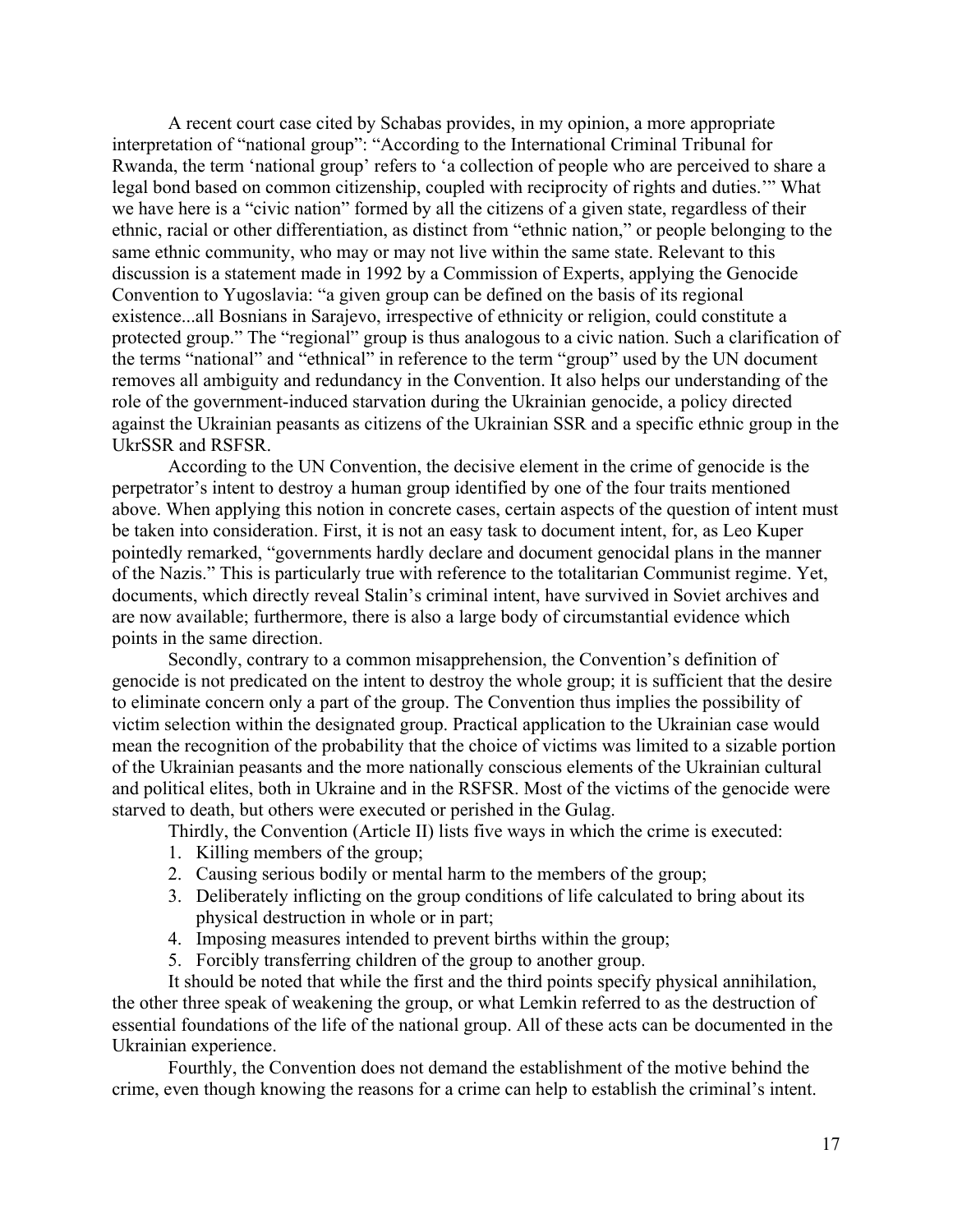The Soviet delegate contested this omission during the framing of the Convention, arguing that "a crime against a human group became a crime of genocide when that group was destroyed for national, racial, or religious motives." A compromise was found, and to the enumeration of the four victim groups the committee added the qualifier "as such." The lack of precision was convenient, for it allowed each country to give its own interpretation to the clause. The Soviet side explained this addition as recognition that "in cases of genocide, the members of a group would be exterminated solely because they belonged to that group." This interpretation became part of the Soviet definition of genocide and has persisted in post-Soviet Ukraine until the present day. The online *Great Ukrainian Dictionary* defines genocide as "destruction of distinct groups of population for racial, national or religious motives." This explains why Ukrainian scholars today focus on the question "*why* Stalin destroyed?", while the Convention demands proof of Stalin's *intent* to destroy.

The analysis offered by Schabas is close to that of the old Soviet position. While admitting that "there is no explicit reference to motive in article II of the Genocide Convention" and pointing out that "intent and motive are not interchangeable notions," Schabas nevertheless focuses on the expression "as such," and insists that the crime of genocide must be "motivated by hatred of the group." To a large extent this is so. With the help of a criminal ideology, perpetrators of genocide can transform a targeted group into an object of blind hate, which then, in itself, becomes a motive for total or selective destruction of members of that group. In other words, members of a group "X" become singled out for destruction because they are members of that group. As Lemkin wrote: "Genocide is directed against the national group as an entity, and the actions involved are directed against individuals, not in their individual capacity, but as members of the national group."…

Two Canadian scholars with long experience in genocidal studies have divided genocides into four groups according to the objectives of the perpetrators:

- 1. To eliminate a real or potential threat;
- 2. To spread terror among real or potential enemies;
- 3. To acquire economic wealth; or
- 4. To implement a belief, a theory or an ideology.

All these aims were present in the Ukrainian genocide: a) to avert the threat to the integrity of the Soviet empire from the Ukrainian national revival; b) to terrorize the Ukrainian people into submission to Stalin's will; c) to seize Ukrainian grain to feed Soviet industrial centers and export abroad; d) to eradicate the vestiges of capitalist economy and consolidate socialism….

## **Volodymyr Vasylenko,** *The Ukrainian Holodomor of 1932–33 as a Crime of Genocide: A Legal Assessment* **(Kyiv: Olena Teliha Publishing House, 2009). Excerpts, pp. 5–8, 10–15, 39–44.**

Volodymyr Vasylenko (b. 1937) is a Ukrainian legal scholar, jurist, and diplomat. A professor of international law at the Taras Shevchenko National University of Kyiv and the Kyiv Mohyla Academy National University, he has served as ambassador to the Benelux countries, the United Kingdom, and Ireland; as representative of Ukraine to the European Union, the North Atlantic Co-operation Council, the International Maritime Organization, and the UN Commission on Human Rights; and as judge ad litem of the International Criminal Tribunal for the former Yugoslavia.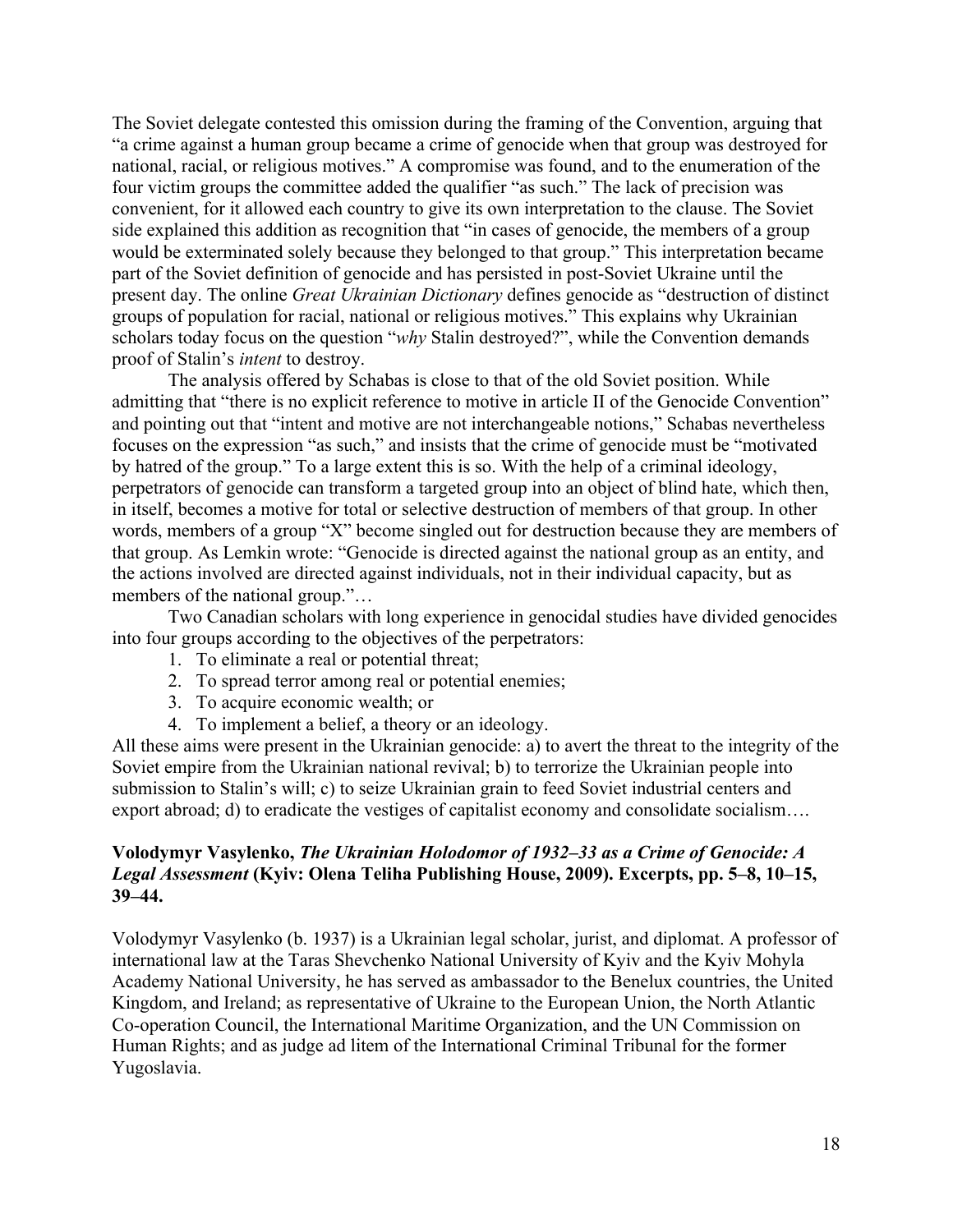#### *Distinctive Features of Genocide*

...Some researchers of the Holodomor often criticize the legal definition of genocide for its imperfection, and the 1948 Convention for its drawbacks.... Moreover, some of them conclude that only the Holocaust meets the Convention's legal criteria and that such criteria still "do not provide a 100 percent guarantee that all cases of mass destruction of people will be identified as genocide".... Such assessments of the 1948 Convention are erroneous from at least two perspectives.

First, the legal criteria of the Convention were not designed to qualify *all* cases of the mass destruction of people as genocide. Pursuant to article II of the Convention, the term genocide means certain criminal acts committed against any national, ethnic, racial or religious group as such, and not simply cases of mass destruction of people....

Secondly, while the criteria of the 1948 Convention were formulated under the impact of the tragic events of World War II, they remain the rules of general international law. Thus, this document and only this document may be used to determine whether certain criminal acts meet the legal definition of genocide.

The Convention on the Prevention and Punishment of the Crime of Genocide reflects the historical context in which it was elaborated. Whether or not one likes the final version of the Convention signed on 9 December 1948, it remains an authentic and legally valid instrument of international law. No state [n]or the international community as a whole has challenged the authority of the 1948 Convention, as was convincingly confirmed fifty years later when article II, which defines the *corpus delicti* of genocide, was repeated word for word in article 6 of the Rome Statute of the International Criminal Court.

In light of the above, any attempt to interpret the provisions of the 1948 Convention in order to "improve" it or adapt it to the specifics of "Soviet genocide" would be counterproductive. The researchers who take such an approach present theses which, from a legal point of view and contrary to their good intentions, provide grounds for denying the genocidal nature of the Holodomor.

On the other hand, attempts by researchers, politicians and political scientists of certain countries to deny the genocidal nature of the Holodomor by consciously distorting the provisions of the 1948 Convention are inadmissible.

In accordance with the principles of the law of international treaties, the 1948 Convention should be accepted just as it is and applied to qualify criminal acts as genocide in strict conformity to the *corpus delicti* set forth exclusively by the Convention, and not to arbitrarily selected criteria for the sake of convenience.

The essence of the crime of genocide is defined in the introductory part of article II of the 1948 Convention as "…acts committed with intent to destroy, in whole or in part, a national, ethnical, racial or religious group, as such." It is well recognized in the theory of international law and confirmed by practice that for a criminal act to constitute genocide, one must prove that the perpetrator had a special intent (*dolus specialis*) to destroy a group specified in the Convention, and that the criminal behavior was committed against the defined group as such.

Actions that lack both of the aforementioned essential elements do not constitute an act of genocide even if they resulted in a group's extermination. Genocide differs from other crimes against humanity, first, in the nature of the intent rather than the number of victims. Secondly, it is committed, not against people in general, but against a clearly defined group. Thirdly, genocide is not directed just against individual members of the group but primarily against the group as such.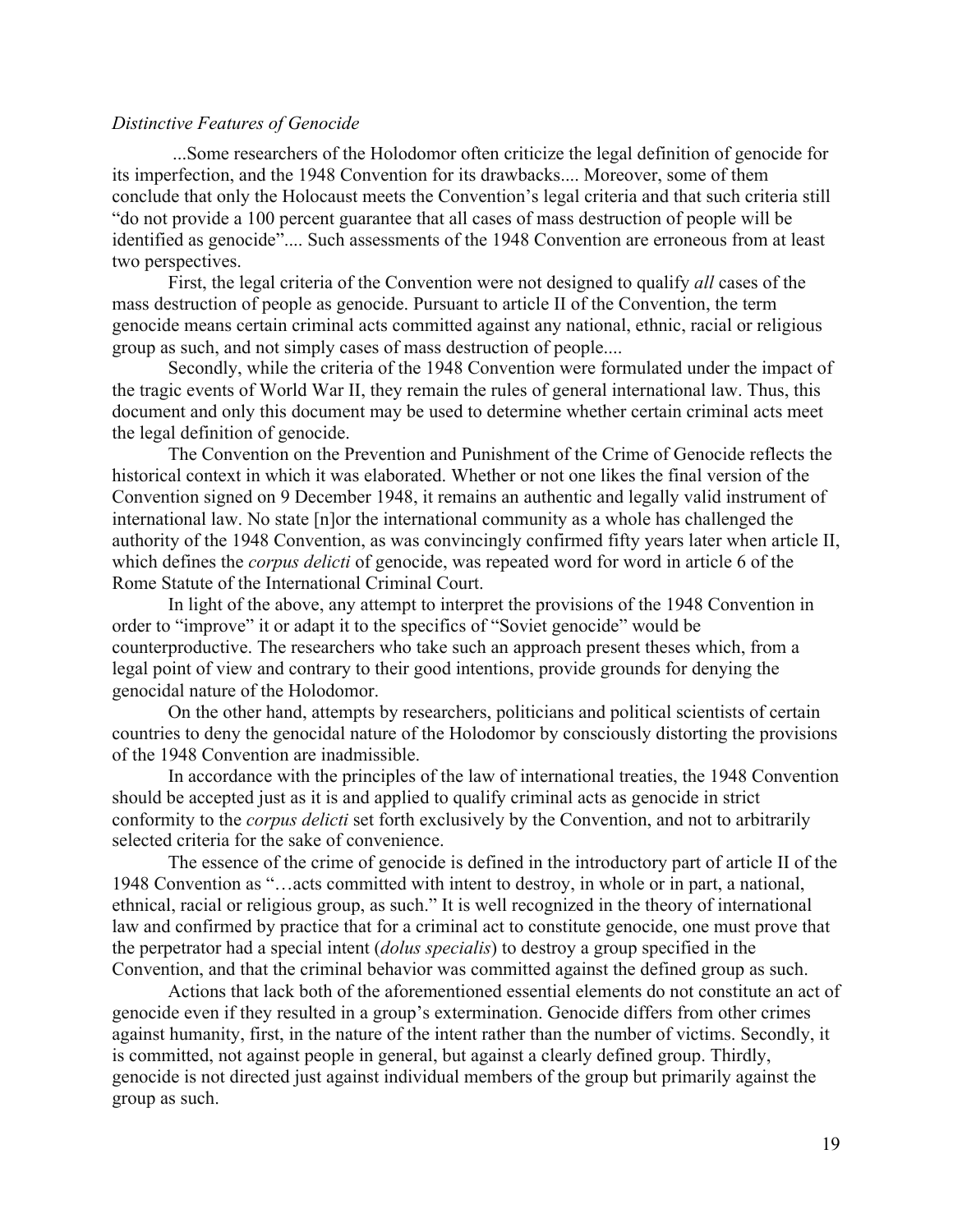In other words, a distinctive feature of genocide is that members of the groups defined in the 1948 Convention—national, ethnic, racial or religious—are exterminated, in whole or in part, because of their very affiliation to a respective group.

A decisive factor in qualifying certain behavior as the crime of genocide is the proof of a special intent to destroy a particular national, ethnic, racial or religious group and demonstrating that this intent specifically related to that group, rather than asking why, when and where was the crime committed or concentrating on the so-called quantitative threshold, that is, the number of victims....

#### *Proof of Intent to Organize the Holodomor*

To prove the genocidal nature of the Holodomor, it is first of all necessary to demonstrate that Stalin's totalitarian communist regime intended to organize the man-made famine in Ukraine. Those who deny that the Holodomor was an act of genocide ask whether this intent was documented and whether there existed a premeditated plan as evidence of this intent....

Given the above, it should be emphasized that the 1948 Convention does not require a document to be produced as evidence of the existence of a criminal plan or the intent to commit a crime: it only requires that such intent be proven.

Moreover, it is highly unlikely that a document containing a plan for the destruction by starvation of the Ukrainian peasantry will ever be found. Given the proclivity to secrecy instilled in the minds of Bolshevik leaders and their desire to cover up a horrifically criminal and inhuman act, the existence of such a document is problematic in principle. Even in Nazi Germany with its officially approved racist policy, the genocide committed against the Jews was implemented under the guise of a "final solution to the Jewish question."

Today those who deny that the Ukrainian Holodomor was an act of genocide agree that the famine in Ukraine and elsewhere in the USSR was precipitated by the arbitrary confiscation of grain and other produce grown by the peasants, in compliance with the government's excessive grain procurement plans as ordered by higher Party organs. The implementation of such plans doomed the inhabitants of rural areas to an inevitable death by starvation. Hence, planning the confiscation of excessive quantities of farm produce from the peasants is tantamount to planning the Holodomor. It can therefore be said that the plan for exterminating Ukrainian peasants was disguised in the form of the state's excessive grain procurements.

All of the plans for excessive grain procurements served criminal purposes but only the grain procurement plans of 1932 and 1933 became plans for the genocidal extermination of the Ukrainian peasantry....

There can be no doubt that the Bolshevik leaders fully understood that the continuous practice of such procurement plans would precipitate a large-scale famine and doom millions of peasants to death by starvation....

Thus, the Ukrainian Holodomor planned by Stalin's regime commenced with the implementation of the 1932 plan for grain procurement. In light of this, it is erroneous to assert that the Holodomor-genocide started in Ukraine in 1933. Such a conclusion is based upon the presumption that the crime of genocide requires a certain quantitative threshold related to the number of victims. This is clearly incorrect, as the 1948 Convention does not make the number of victims a legal element of the crime. It is not difficult to imagine instances where the number of victims of genocide could be quite limited, involving not even thousands of people, but only hundreds, as in the destruction of a small tribe or ethnic minority.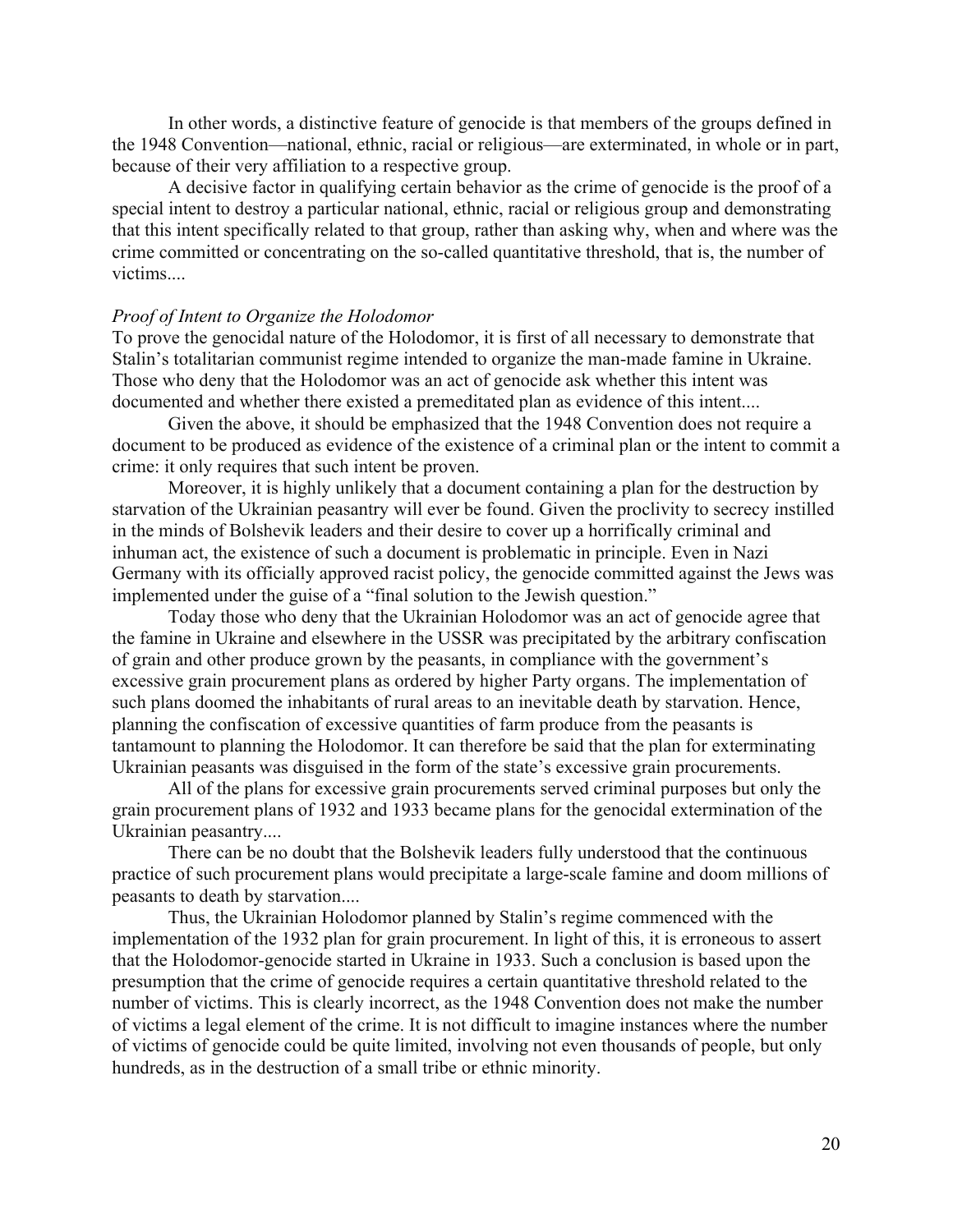Killing by starvation occurred in Ukraine and the Kuban both before and during 1933. The difference between the two periods consisted only in the quantitative scale of the crime. While in 1932 hundreds of thousands of people were starved to death, the death toll in 1933 was already in the millions. However, the famine of 1932–33 in both Ukraine and the Kuban—unlike in other regions of the USSR, where many also perished of hunger—was an act of genocide because it was deliberately directed against the Ukrainian nation as such.

In the critical situation that developed in Ukraine, a civilized solution to the crisis would have been to drastically reduce the excessive grain procurement plans, stop the barbarian plundering of rural areas, declare the famine-struck areas as zones of humanitarian catastrophe, and immediately provide large-scale assistance.

Instead, Stalin's totalitarian communist regime continued to implement excessive grain procurement plans and, to ensure their unconditional fulfillment, also undertook unprecedented repressive measures against the Ukrainian peasants, accompanied by the confiscation of all food products....

The strict and widespread application of exceedingly cruel and repressive measures in order to fulfill the excessive grain procurement plans, such as the arbitrary confiscation of all food supplies, should be convincing proof of the intent of the totalitarian regime to precipitate a famine in Ukraine as the instrument for the premeditated extermination of the Ukrainian peasantry *as part of the Ukrainian nation*.

An analysis of the behavior of the communist leaders reveals a body of circumstantial or indirect evidence that convincingly proves the existence of the special intent required for the crime of genocide.

*First*, at the height of the Holodomor Ukrainian peasants were prohibited from leaving Ukraine.... This restriction deliberately deprived starving peasants of access to life-saving food beyond the borders of famine-struck Ukraine, thereby condemning them to death.

*Second*, Party and Soviet leaders at all levels who disagreed with the excessive grain procurement plans and who wished to help the starving peasants with collective-farm produce reserves were systematically and ruthlessly repressed.

*Third*, the sizable quantities of grain that had been accumulated in the state reserves of both the Inviolable and Mobilization Funds were not used to help Ukraine....

*Fourth*, while millions of Ukrainian peasants were starving to death, large quantities of grain and other Ukrainian food products were being exported to other regions of the USSR and abroad....

*Fifth*, Stalin's regime denied the existence of a famine in Ukraine and therefore refused to accept the aid offered by many foreign non-governmental organizations and, in particular, by the Ukrainian communities abroad. Such assistance would have substantially reduced the scale of the tragedy, if not preventing it altogether. This policy of denial and the refusal of international humanitarian aid is additional convincing evidence of the regime's intention to use famine for exterminating the Ukrainian peasantry *as part of the Ukrainian nation*.

Hence, the communist regime had sufficient resources to prevent both the Holodomor in Ukraine and starvation in other regions of the USSR. However, instead of using these resources, a well-devised system of repressive measures was deliberately implemented to deprive the peasants of all food because Kremlin leaders intended to use a man-made famine as an instrument of genocidal extermination.

The regime's obvious ability to "control" the famine in 1932–33 confirmed the artificial nature of the Ukrainian Holodomor and its deliberate use for killing the Ukrainian peasants. By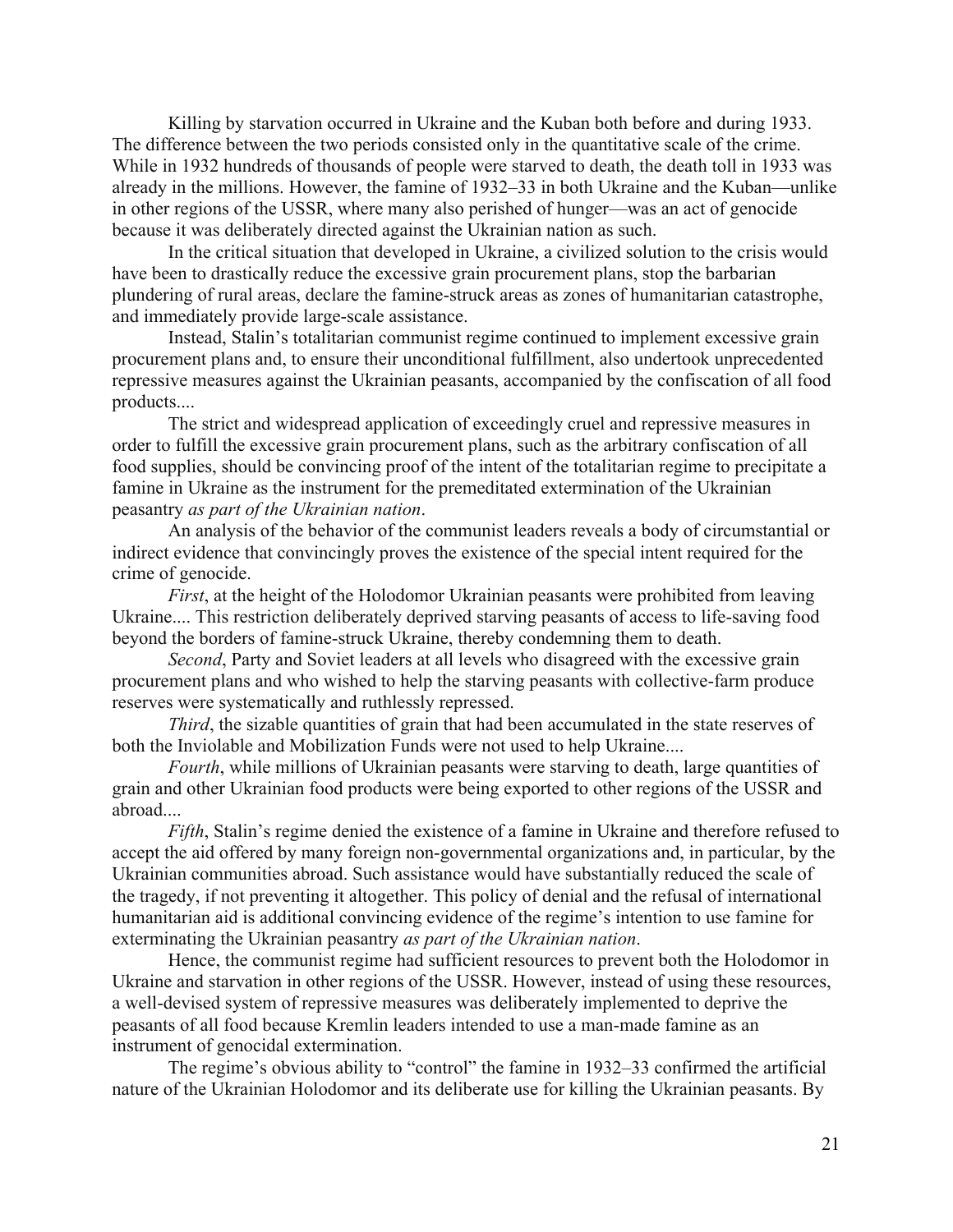the middle of 1933 the mortality rate due to starvation began to drop in Ukraine. In the following year the famine actually ended, even though the 1934 harvest was a mere 12.3 million tonnes and much smaller than the harvests of 1932 and 1933, which totaled 36.9 million tonnes....

The regime's "efficiency" in both organizing and ending the Holodomor is evidence of the fact that the intent to exterminate the Ukrainian peasants was implemented within the strict time limits that the regime had set for itself....

#### *Guilt and Healing*

Qualifying the Holodomor of 1932–33 as the crime of genocide also raises the issue of responsibility. From a legal point of view, this responsibility rests with the USSR as the Party state, and with all persons who participated in organizing and committing this crime, regardless of their position, status, or ethnic origin.

The Party state ceased to exist with the collapse of the USSR. All of the former union republics had become its successor states. However, the Russian Federation, contrary to international law, has declared itself to be the "state continuator of the USSR." In any case, Ukraine has repeatedly stated that it does not link recognition of the Holodomor as genocide with the international responsibility of the Russian Federation. Ukraine will therefore make no claims in that regard. Of course, this does not preclude individuals—the descendants of Holodomor victims—from claiming against the Russian Federation, as it considers itself the state continuator of the USSR. However, in practical terms the successful realization of such claims would be problematic.

The terrible circumstances of the crime make it impossible to state the exact number of victims and, in many cases, to determine their identities. It would also be very difficult to find witnesses for concrete cases, as the crime was committed several decades ago. Finally, one should also take into account the jurisdictional difficulties associated with the fact that perpetrators of the crime at the republic level were officials of the UkrSSR, who in many cases acted on their own initiative and in compliance with the republic's legislative and regulatory acts. However, it must be remembered that the UkrSSR, as a constituent republic of the USSR, was subordinated to the "Party state" dictatorship.

It is relatively simpler to establish the responsibility of the main organizers and perpetrators of the crime at both the union and republic levels. However, their punishment would be impossible because some of them—in particular, [Joseph] Stalin, [Lazar] Kaganovich, and [Viacheslav] Molotov—died natural deaths. By far the larger part—among them [Stanislav] Kosior, [Vlas] Chubar, [Pavel] Postyshev, [Vsevolod] Balytsky, [Stanislav] Redens, and [Mendel] Khataevich, and heads of all regional committees of the CP(B)U—were eliminated during Stalin's purges. It is rather ironic that this larger group was punished, but not for their participation in the Holodomor.

It should be noted that the various ethnic affiliations of the ideologists, organizers, participants, perpetrators and accomplices of the Holodomor cannot, of course, be used to accuse their respective peoples—Georgians, Russians, Jews, Poles, Latvians and others—of having a role in the crime.

In political terms, responsibility for the Holodomor-genocide in Ukraine and the extermination of peasants by famine elsewhere in the USSR should rest with Stalin's communist regime. This explains why representatives and followers of the Communist Party of Ukraine, which is the ideological successor to the All-Union CP(B) and then CPSU, attempt to deny the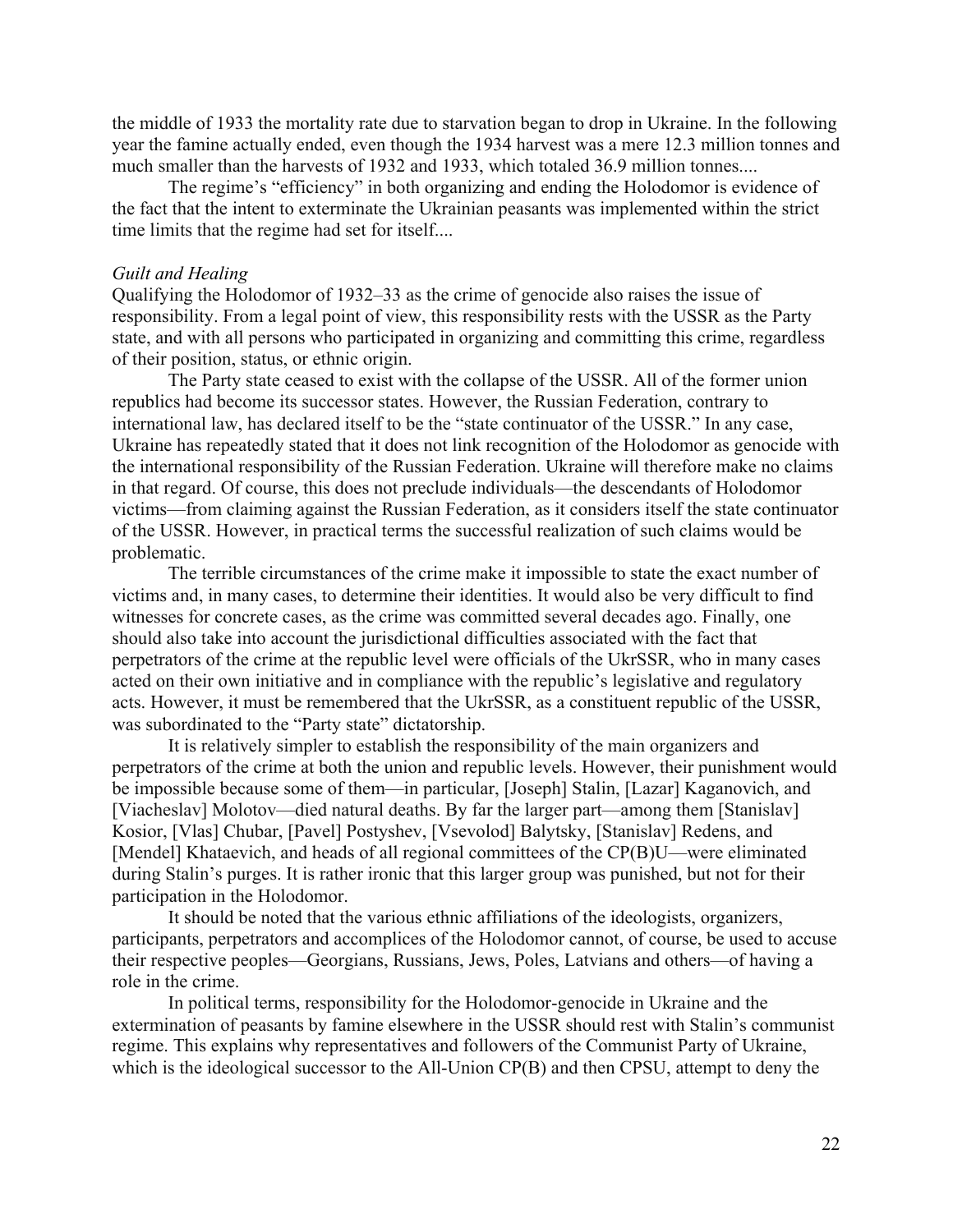genocidal nature of the Ukrainian Holodomor, and often deny that there was even famine in the former USSR.

Russian Federation officials have actively opposed international recognition of the Ukrainian Holodomor as the crime of genocide. This is not surprising, given that the principal organizer of the crime, Stalin, is regarded today by Russia's ruling elite as a "strong politician" and "successful manager." What is surprising and incomprehensible, however, is that recognition of the Holodomor as genocide is viewed by various officials of the Russian Ministry of Foreign Affairs as an insult to the memory of the victims in other regions of the former USSR.

Qualifying the Ukrainian Holodomor as a crime of genocide should not be taken as a denial of the criminal nature of the actions of Stalin's regime against the peasants of Russia, Belarus, Kazakhstan, Bashkortostan and others. Ukraine does not oppose honoring the memory of those victims, nor is it against condemning the other crimes of Stalinism. In fact, the real insult to the memory of those victims is not the position taken by Ukraine, but the glorification of the person most responsible for the crimes of the communist regime.

The Russian political establishment's hysterical reaction to historical truth can be easily explained. The revelation about the causes of the Holodomor and its consequences undermines the position of anti-Ukrainian elements in both Ukraine and abroad, and calls for action aimed at strengthening national statehood, developing democratic institutions, and moving further towards Ukraine's integration into European and Euro-Atlantic structures.

The majority of the Russian political establishment still regards Ukraine as a part of Russia, sharing with it a common history and fate. Hence, the Russian leadership wishes to impose on Ukraine and the world its own version of Ukrainian history. Denying Ukraine the right to its own history is a covert form of denying its right to independence.

It is now obvious that the underlying causes of the Holodomor were rooted in Ukraine's loss of independence and its domination by a regime subordinated to the Kremlin leadership and hostile to its nationhood. This fact alone should expressly warn Ukraine about the deadly threat to its statehood by neo-imperialistic plans for the restoration of a "Unified Greater Russia" that includes Ukraine....

The tragedy of the Holodomor should compel one to resolutely oppose the Kremlin's neo-imperialistic plans. This may also explain why the revelation and dissemination of the historical truth about the Ukrainian Holodomor has met with such rejection and opposition on the part of official Russia.

James Mace concluded that the Holodomor left Ukrainian society in a state of postgenocidal trauma. To a considerable degree, this remains true today. Therefore the immediate task is to politically condemn the crimes of Stalin's totalitarian communist regime. This should be accompanied by an official legal assessment of the Holodomor, a systematic study of its devastating consequences, and the undertaking of comprehensive measures for the revival of the Ukrainian nation, the rehabilitation of Ukrainian society, and the democratic development of an independent Ukrainian state....

A comprehensive investigation into all of the circumstances of the Holodomor and its official qualification in Ukraine will create a convincing and solid legal and factual basis for wide international recognition and condemnation of the genocidal nature of this terrible crime.

**Yevhen Zakharov, "Pravova kvalifikatsiia Holodomoru 1932–1933 rokiv v Ukraïni ta na Kubani iak zlochynu proty liudianosti ta henotsydu" (Opinion: Legal Classification of the Holodomor of 1932–33 in Ukraine and in the Kuban as a Crime against Humanity and**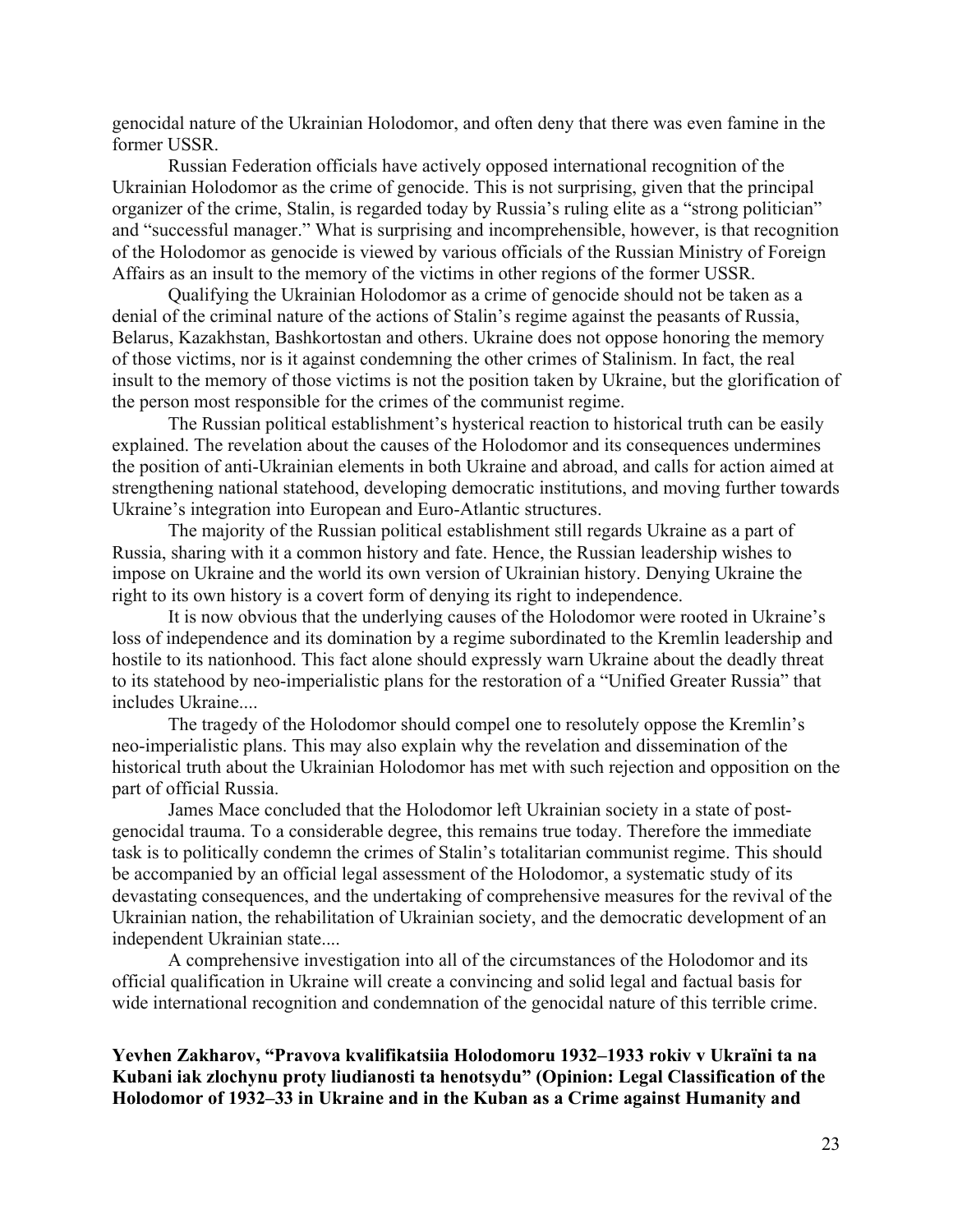### **Genocide). Online at http://khpg.org.ua/en/index.php?id=1221299499. Translated by the Kharkiv Human Rights Protection Group and Alexander J. Motyl.**

Yevhen Zakharov (b. 1952) is a Ukrainian human-rights activist. He is a board member of the Ukrainian Helsinki Human Rights Union, co-chair of the Kharkiv Human Rights Group, and board member of the International Memorial Society. He is the author and editor of many articles and studies of human rights in Ukraine.

This Opinion attempts to demonstrate that the Holodomor of 1932–33 in Ukraine and the Kuban has the features of a crime against humanity in accordance with the Rome Statute of the International Criminal Court (hereafter RC ICC), adopted on 17 July 1998, and of genocide according to the Convention on the Prevention and Punishment of the Crime of Genocide (hereafter the Convention), adopted on 9 December 1948....

When speaking of the famine of 1932–33, it is necessary to differentiate among three different types of hunger, each of which has, in addition to common features, its own specific causes, characteristics, and consequences that vary in scale. The famine of the first half of 1932 was caused by nonfulfillment of the grain-requisition quotas for the 1931 harvest and the Kremlin's policy toward rural areas in connection with this nonfulfillment. That famine was stopped by the return from ports of some of the grain intended for export, as well as by the purchase of grain from abroad. In the third quarter of 1932, famine occurred again as a result of the nonfulfillment of the grain-requisition quotas for the 1932 harvest. It must be stressed that the nature of the famine in Ukraine up to November 1932 was the same as in other agricultural regions of the USSR. **Starvation during the famine of the first and second periods should be considered a crime against humanity.**

The third type of famine was caused by the confiscation of bread and all other food products, which was carried out only in the rural areas of Ukraine and the Kuban. Confiscation was partial in November–December 1932 and total in January 1933. Moreover, owing to measures adopted by the Party and state leadership of the USSR and the Ukrainian SSR, people were prohibited from leaving in search of food or from receiving it from outside. Left without any food, the peasants died of starvation. From February 1933, death took on a mass character: from February to August millions of peasants died of starvation in Ukraine, and hundreds of thousands in the Kuban. According to demographic statistics, the direct losses to Ukraine from the famine of 1932–33 constituted 3–3.8 million according to some data and 4–4.8 million according to other data. Mass famine was combined with political repression against the intelligentsia and national communists in 1933, as well as with the cessation of the policy of Ukrainization. **Death from starvation during the famine of the third type and from political repressions should be regarded as a crime against humanity and as the crime of genocide.**

### *Death from starvation during the period from January to October 1932—a crime against humanity*

…[T]he grain-requisition quota for 1930 was already excessive, but the Soviet leadership increased it still further from 440 to 490 million poods; moreover, the 1930 quota was fulfilled only in the spring of 1931 by taking away all grain reserves.… The grain-requisition quota for 1931…again significantly exceeded Ukraine's capacity, amounting to 510 million poods. At the end of the year the quota had been met by 79 percent. To fulfill the "first commandment"—first meet the quota and only then pay people for their labor—on Molotov's instructions, grain began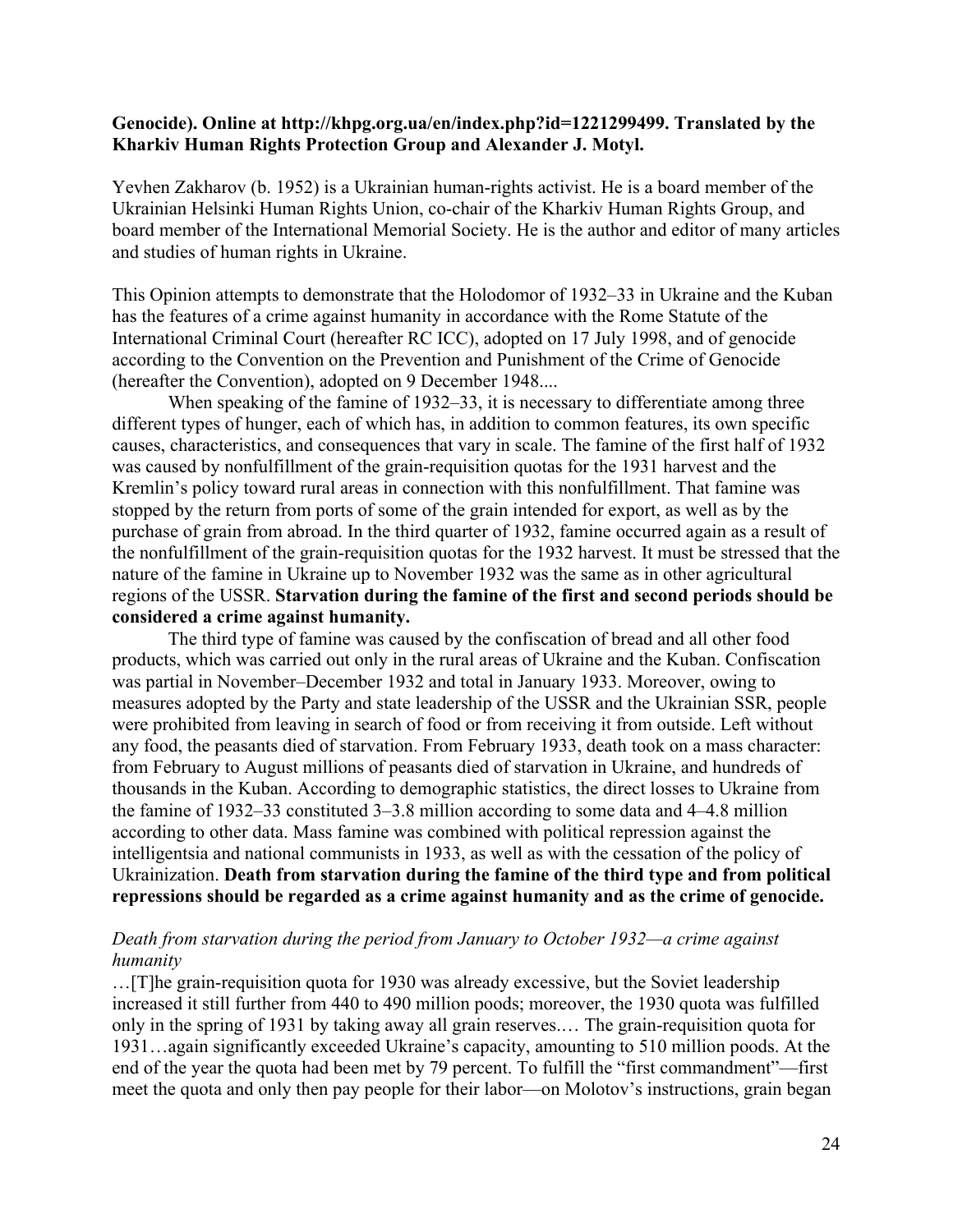to be confiscated in January 1932, which led to famine in the first half of 1932. As a result of the grain confiscations, 144,000 peasants in Ukraine died of starvation during this period. It was only at the end of April 1932 that the state began providing food aid to the starving.

…[T]he Soviet leadership had a purely functional attitude to the villages, seeing them as only a source of grain supplies for accelerating industrialization. Furthermore, the food produced on collective farms was considered just as much state property as the products of state farms. But state-farm employees received wages, while collective-farm workers were supposed to be paid in kind for their labor. Since all the grain had been handed over to the state to meet the quota, and almost nothing remained, the collective-farm workers were working for nothing. According to Stanislav Kosior, half of Ukraine's collective farms paid people nothing for their labor in 1931.

In their letters to Stalin and Molotov at the beginning of June, Hryhorii Petrovsky and Vlas Chubar wrote of famine in the villages resulting from the impossibility of meeting an unrealistic quota and the need to increase food aid. The response was an irritated reaction from Stalin and the cessation of food imports into Ukraine. Despite the Ukrainian Party organization's request that the grain-requisition quota for 1932 be decreased and the presentation at the Third All-Ukrainian Party Conference on 6–7 July of graphic accounts of cases of starvation and criticism of policy in the villages, Molotov and Kaganovich forced the conference to adopt the Kremlin's unrealistic quota....

Stalin and Kaganovich stopped food aid and initiated the draconian "five ears of corn law"—the resolution "On the protection of property of state enterprises, collective farms, and cooperatives, and the consolidation of socialist property"—according to which theft of collective-farm and cooperative property carried the death penalty and the confiscation of all property, with the possibility of commuting this to a prison term of no fewer than ten years in the presence of mitigating circumstances.

One may conclude that Stalin's policy in the villages amounted to deliberately depriving collective-farm workers and independent farmers of access to the grain they had grown in case they failed to fulfill the grain-requisition quota, which led part of the population to die of starvation. This part of the population was destroyed as a result of the conscious policy of the Soviet state. **The death of part of the population thus took place as a result of their knowingly being deprived of access to food products, which constitutes a crime against humanity.** The state policy of grain requisitions applied to all rural regions of the USSR; therefore this conclusion relates to all those who died of starvation on the territory of the USSR during that period.

#### *The Holodomor of 1932–33—a crime of genocide*

An analysis of demographic statistics undertaken by Ukrainian and foreign researchers indicates that the direct losses to the Ukrainian people as a result of the Holodomor of 1932–33 constitute 3–3.8 million people according to some data and 4–4.8 million according to other data. The largest number of deaths took place during the period under consideration (November 1932– August 1933), while tens of thousands died of starvation during the period from January to October 1932. In any case, the number of people who died of starvation during the period in question is not less than 10 percent (according to other figures, 15 percent) of the total population of Ukraine. This portion of the Ukrainian people is considerable and can be considered the object of the crime of genocide according to the 1948 Convention on Genocide.

It should be stressed that the secret resolutions of the Central Committee of the All-Union Communist Party (Bolshevik) of 14–15 December 1932 totally changed the policy of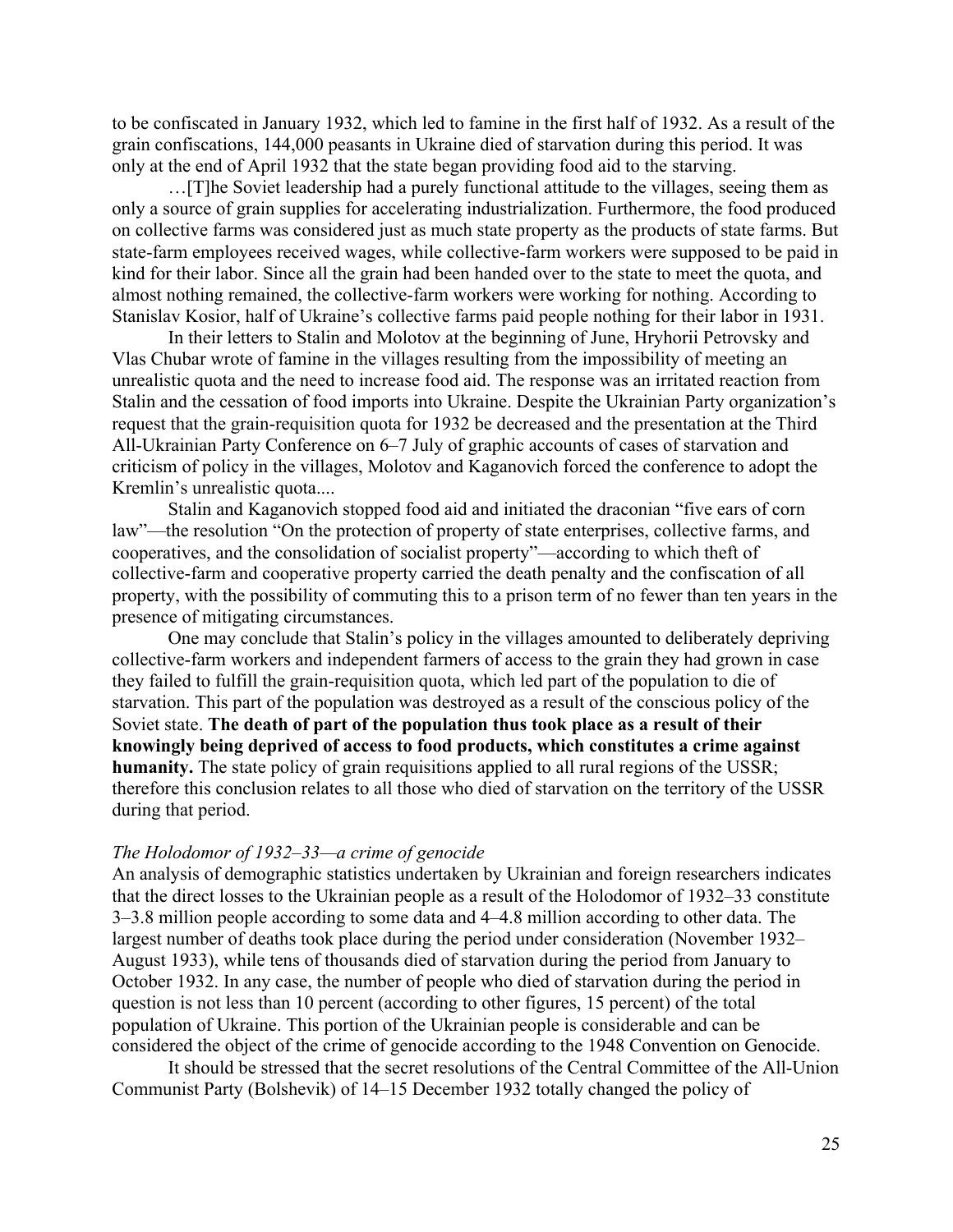Ukrainization and placed responsibility for the food crisis on both the peasants and the leaders of Ukrainization, marking the beginning of the elimination of Ukrainian national communists. The many representatives of the cultural, economic, and political elite who were repressed at this time were of great importance to the development of the Ukrainian people. That is why it is necessary to supplement the peasants who died of starvation with those who died as victims of political repression....

…[T]he Ukrainians of the Kuban…[also] became the object of the crime of genocide....

The Ukrainization of territories with compact settlements of ethnic Ukrainians had been the official policy of the USSR. According to the all-Union census of 1926 there were 915,000 Ukrainians in the Kuban, or 62 percent of the total population. They had generally retained their language and culture: 729,000 said that Ukrainian was their native language. In some areas of the Kuban Ukrainians made up 80 or even 90 percent of the population, while overall in the North Caucasus there lived 3,106,000 Ukrainians.

The policy of Ukrainization was supported by the Ukrainian population of the North Caucasus…. However, the secret resolution of the Central Committee of the All-Union Communist Party (Bolshevik) of 14 December 1932 put an end to the policy of Ukrainization. Ukrainian cultural life in the Kuban was repressed…. Another secret resolution of the Central Committee of the All-Union Communist Party (Bolshevik) of 15 December also put an end to Ukrainization in other regions where there were compact settlements of Ukrainians.

#### *The elements of the crime of genocide*

The mass death from starvation of millions of Ukrainian peasants, as well as hundreds of thousands of peasants in the Kuban, was caused by the following actions of the Party-Sovieteconomic leadership of the USSR:

1. The deliberate forced imposition of an unrealistic grain-requisition quota on the 1932 harvest, despite the protests of Ukrainian leaders.

2. The passing on 7 August 1932 by the Central Executive Committee and the Council of People's Commissars of the USSR of the resolution "On the protection of property of state enterprises, collective farms, and cooperatives, and the consolidation of socialist property." 3. The directive of 29 October adopted by the Central Committee of the Communist Party (Bolshevik) of Ukraine at the initiative of Molotov and the telegram of 5 November from Molotov and Khataevich on intensifying repressive measures.

4. The resolutions of the Central Committee of the Communist Party (Bolshevik) of Ukraine of 18 November and of the Council of People's Commissars of the Ukrainian SSR of 20 November "On measures to increase grain requisitions," prepared by the Molotov Commission, and the resolutions of the Bureau of the North Caucasus Territory Committee of the All-Union Communist Party (Bolshevik) of Russia, prepared by the Kaganovich Commission, which ordered the confiscation of previously distributed grain and the introduction of fines in kind. 5. The creation of "troikas" and Special Commissions, which were given the power to carry out accelerated examinations of "grain cases" and to apply the death penalty.

6. The practice of placing villages and collective farms on "blacklists" at Kaganovich's initiative, first in the Kuban (by means of a resolution of the Bureau of the North Caucasus Territory of the Communist Party (Bolshevik) of Russia of 4 November, and then in Ukraine (by means of a resolution of the All-Ukrainian Central Executive Committee and the Council of People's Commissars of the Ukrainian SSR of 6 December).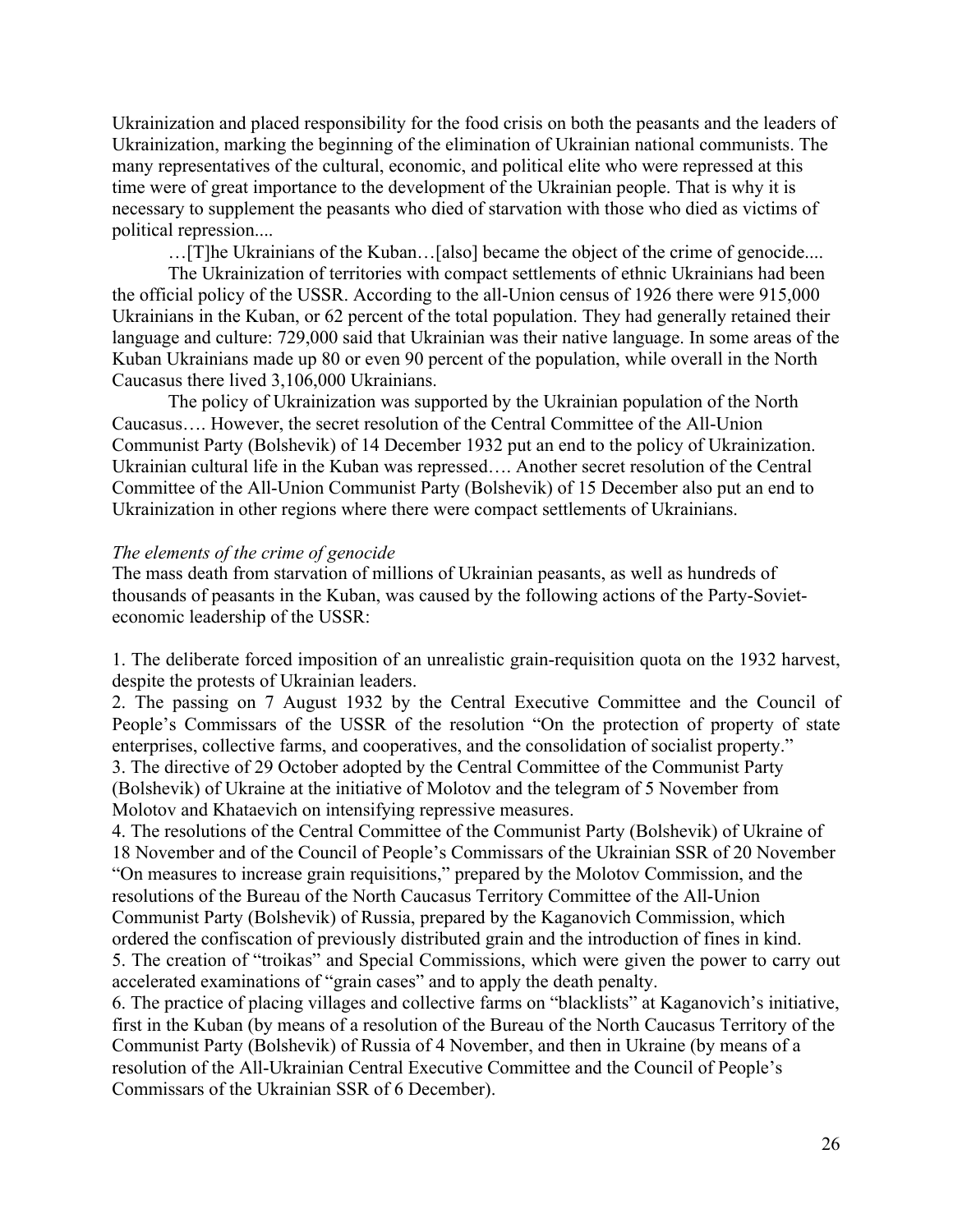7. Blanket searches of peasant farmsteads in December 1932 in order to find "squandered and stolen grain" on the basis of the resolutions of 18 and 20 November 1932, and the intensification of repression over "grain cases" in Ukraine and the Kuban.

8. The secret resolutions of the Central Committee of the All-Union Communist Party (Bolshevik) of 14 and 15 December on intensifying repression against "saboteurs with Party tickets in their pockets" and ending Ukrainization in the Kuban and other regions of the USSR with compact Ukrainian settlements. These resolutions set in motion the repression of national communists.

9. Deportations to the north of more than 62,000 Kuban peasants for "sabotage."

10. The decision of 29 December 1932 of the Central Committee of the Communist Party (Bolshevik) of Ukraine on confiscating seed funds, passed under pressure from Lazar Kaganovich.

11. Stalin's telegram of 1 January 1933, which demanded that grain be handed over and threatened to repress whoever did not comply.

12. The directive of 22 January of the USSR Council of People's Commissars and the Central Committee of the All-Union Communist Party (Bolshevik) imposing a blockade on those starving in Ukraine and the Kuban and introducing patrol units at railway stations and roads.

13. A government resolution of 17 February 1933, initiated by Mendel Khataevich and Pavel Postyshev, which stipulated that the collection of seeds be carried out by means of grain requisitions, and that the grain confiscators be given part of what they collected.

14. A resolution of the Central Committee of the All-Union Communist Party (Bolshevik) of 31 March 1933, initiated by Postyshev, which stipulated that food aid be provided to those capable of working.

15. The political repressions of 1933 against the intelligentsia and the national communists, initiated by Pavel Postyshev, and the campaign against "Skrypnykism" [so-called national deviations associated with Commissar of Education Mykola Skrypnyk, a key figure in Ukrainization].

16. The total destruction of all ethnocultural forms of existence of Ukrainians in the Kuban.

In their totality, the actions listed here amounted to **deliberately inflicting on the group conditions of life calculated to bring about its physical destruction in part, which constitutes the crime of genocide** (Article II (c) of the Convention)....

The presence of intent to destroy is also proven by the continuation of grain exports, even though the USSR leadership was fully aware of the extent of the famine, as well as by the storing of grain reserves (they would have sufficed to save the starving) and the refusal to accept international assistance. Another indicator of intent is the rapidity with which the famine was ended in the second half of 1933, after the "crushing blow" had been delivered....

### *General conclusions*

1. The death from starvation of close to 150,000 people in Ukraine from January to October 1932 was the result of a crime against humanity organized by the Party-Soviet leadership of the USSR. This conclusion applies to all those who died of starvation on the territory of the USSR in this period.

2. The death from starvation of millions of people in Ukraine and the political repressions during the period from November 1932 to August 1933 correspond to the definition of the crime of